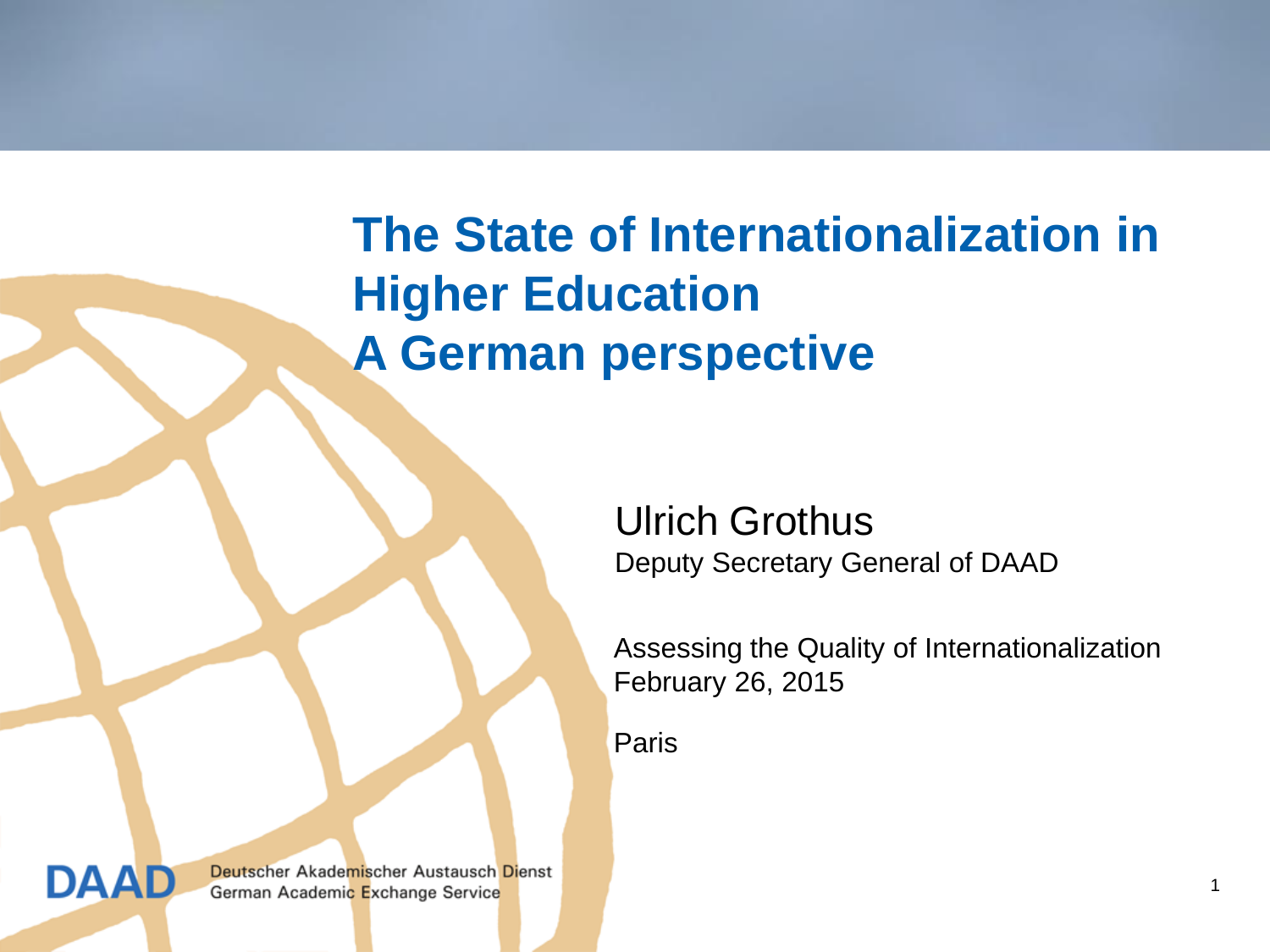## **The German Academic Exchange Service (DAAD) is …**

## **A self-governing organisation of German universities:**

■ 239 member universities

**121 student bodies** 

**DAAD** 

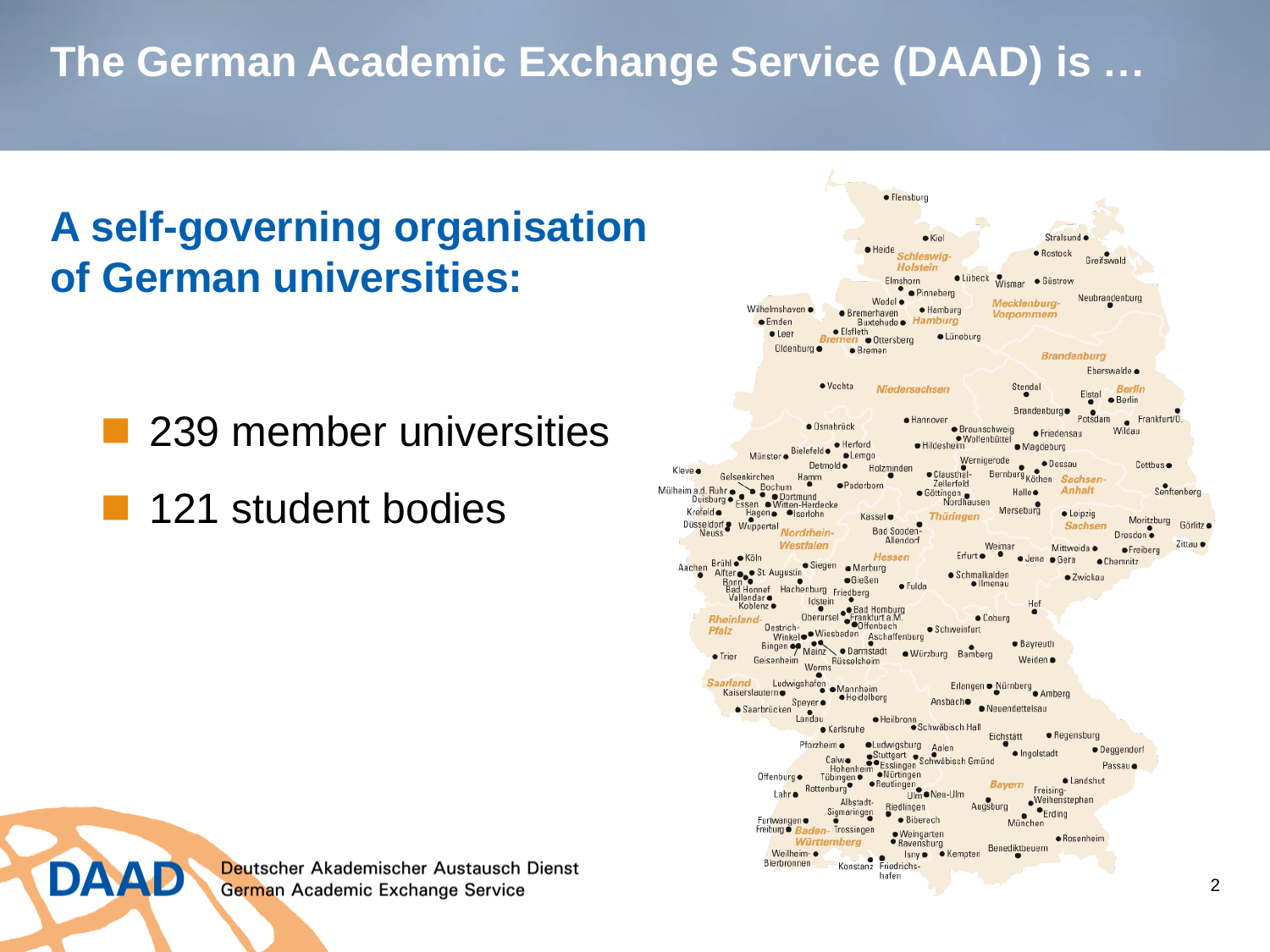#### **Goals and tasks of the DAAD**

#### **Three strategic areas of activity**

#### **STRUCTURES FOR INTERNATIONALISATION**

#### **SCHOLARSHIPS FOR THE BEST**

#### **Grant scholarships to the best**

**DAAD** 

**so that the professionals and leaders**  of tomorrow can gain qualifications at the best locations, prepare for positions of responsibility and cultivate contacts throughout the world.

**EXPERTISE FOR ACADEMIC COLLABORATION**

#### **Create structures that promote internationalisation**

- so that higher education institutions can improve the quality of research and instruction and address the challenges of the future with strong partners.
- **so that more people can cross**  borders and achieve success in study and research.
- so that German remains an important language of culture and scholarship.
- **so that higher education**  institutions may contribute to development and build bridges to surmount conflicts.

#### **Offer expertise for academic collaboration**

**so that academic and political leaders**  are able to make well-informed policy decisions.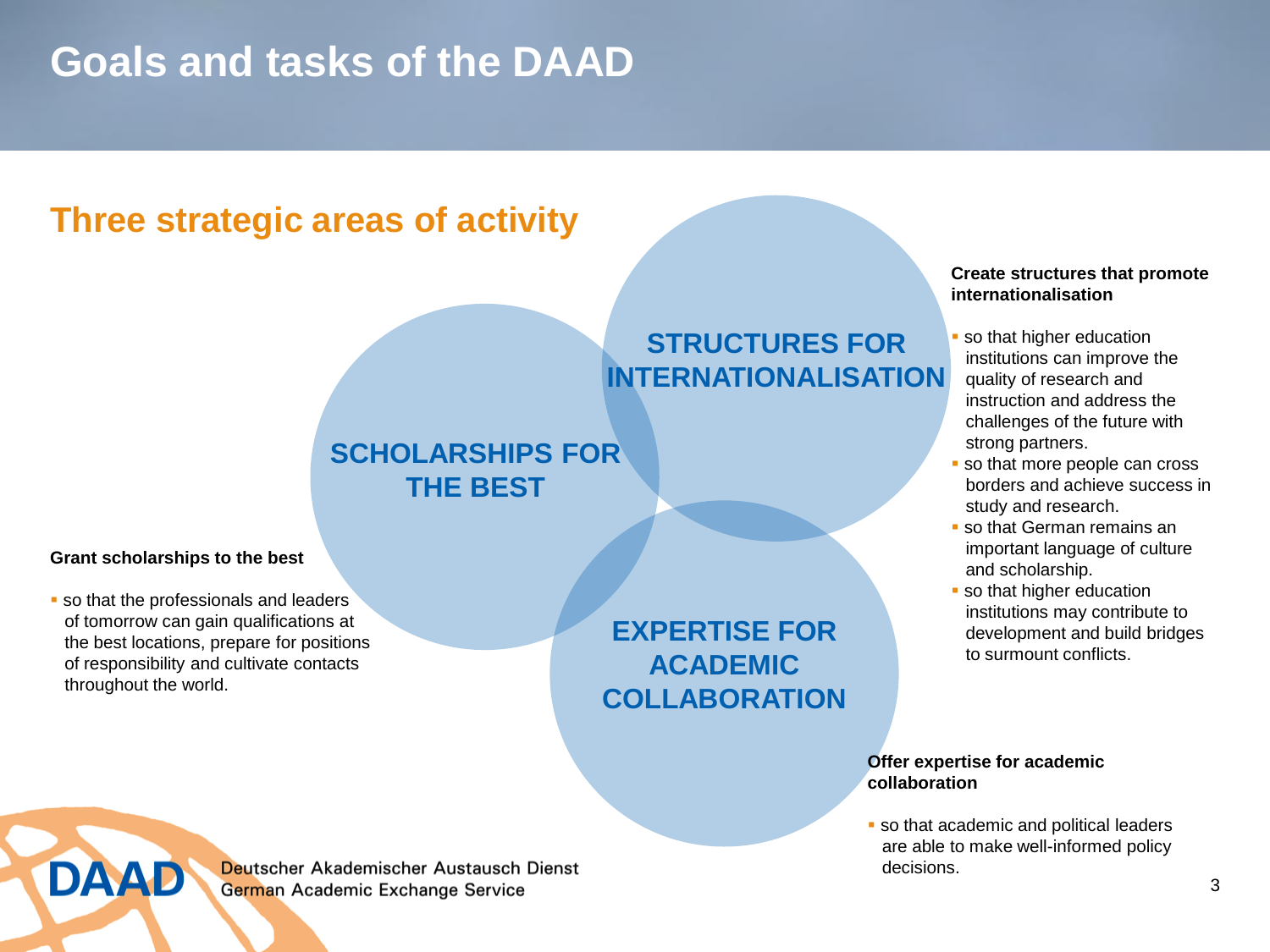#### **Budget 2014**



4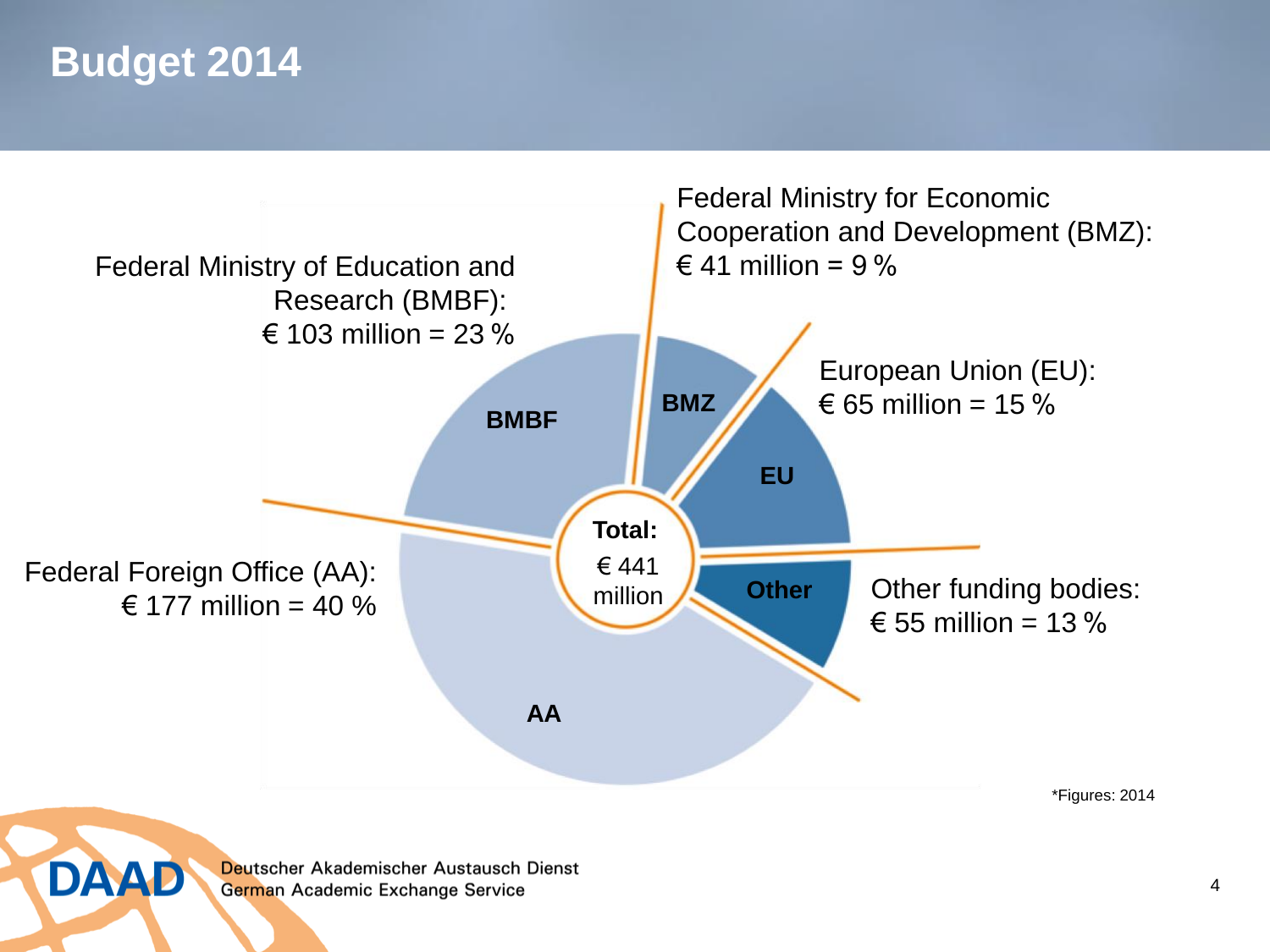#### **DAAD Total Budget 1950 - 2014**



Deutscher Akademischer Austausch Dienst German Academic Exchange Service

**DAAD**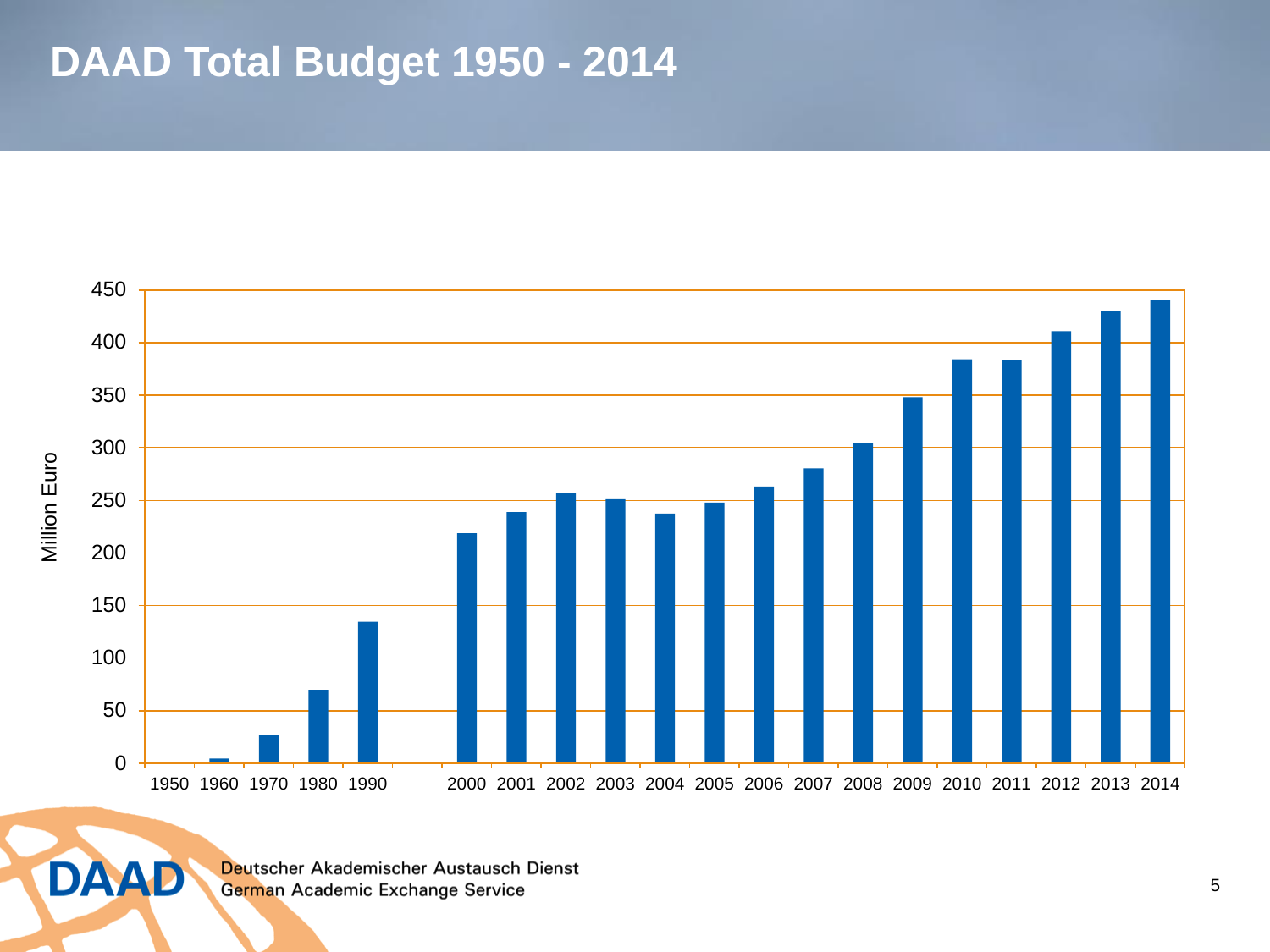"Internationalization of higher education is the **process of integrating** an international, intercultural or global dimension into the **purpose**, **functions** or **delivery** of post-secondary education."

#### Jane KNIGHT, 2003

... all the policies and activities of governments and higher education institutions aimed at making higher education more responsive to the challenges of Europeanisation, internationalisation, and globalisation.

J. HUISMAN / M. v.d. WENDE, 2004

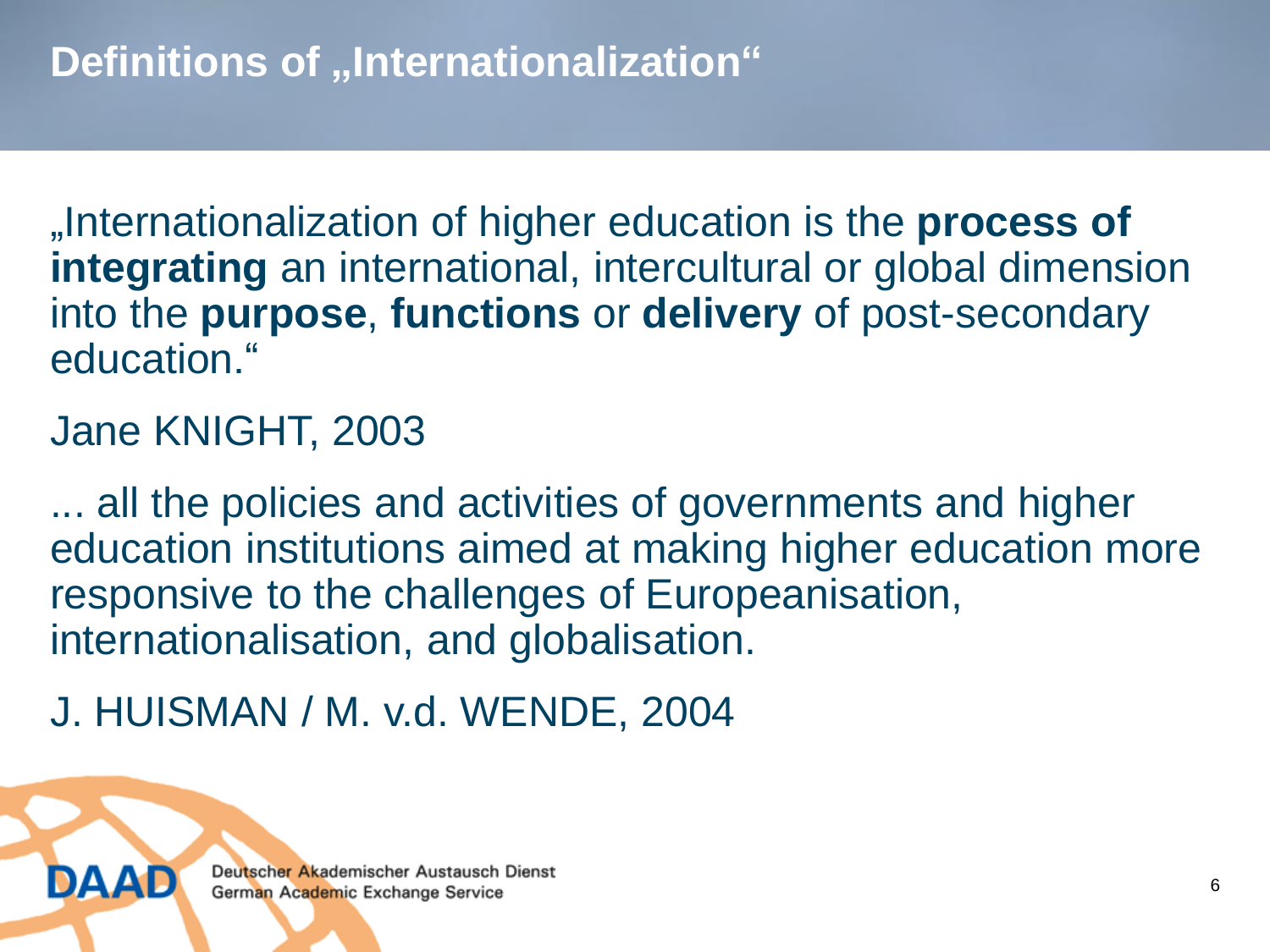#### **Mobility to and from (West) Germany**



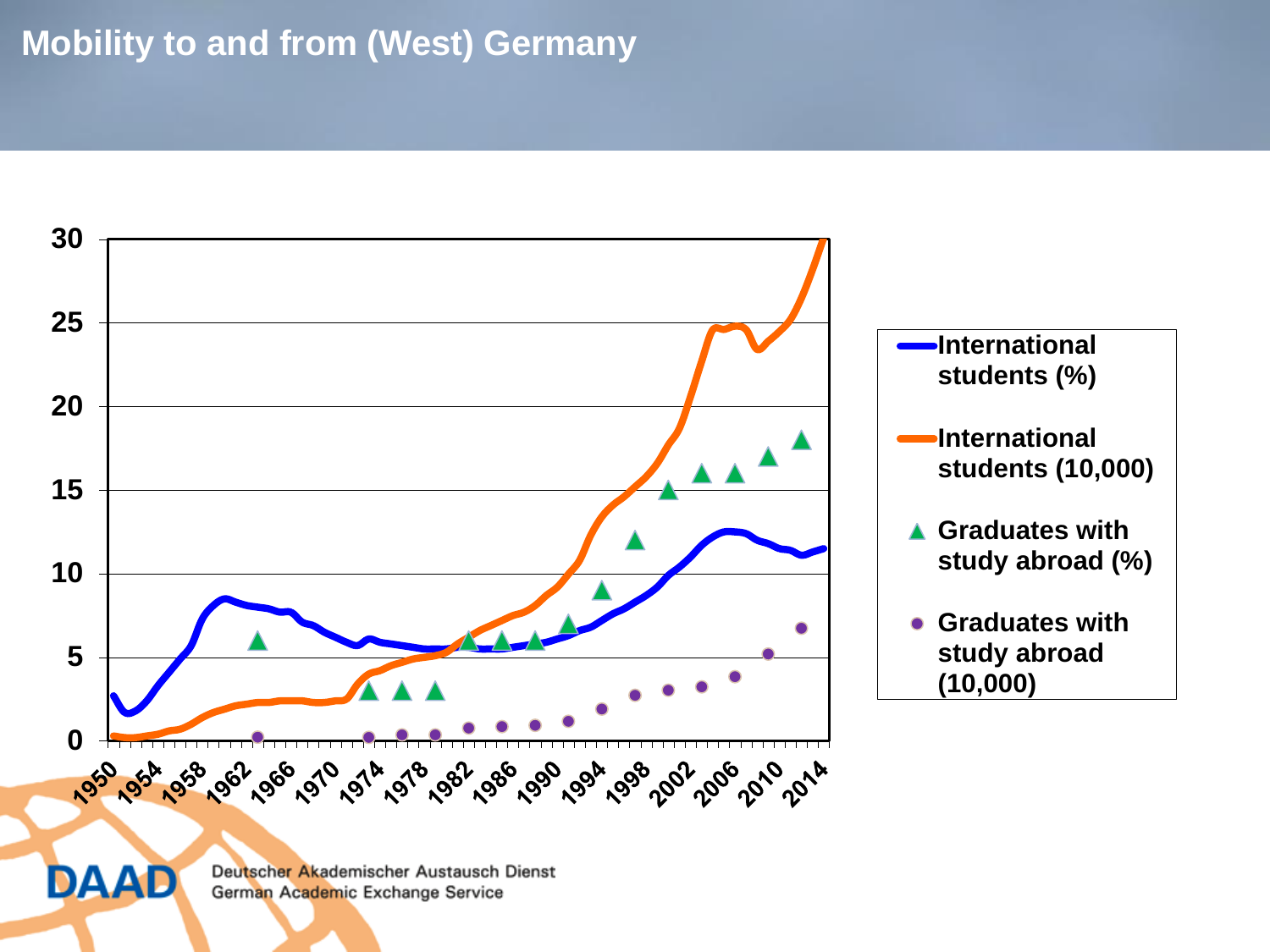### **Drivers of Internationalization**

## **Academic**

- **- improve quality of teaching and research**
- **- prepare students for a globalized world**
- **- enhance reputation**

## **Economic**

- **- income generation (fees)**
- **- skilled immigration**
- Political
	- **- "soft diplomacy"**

DAAL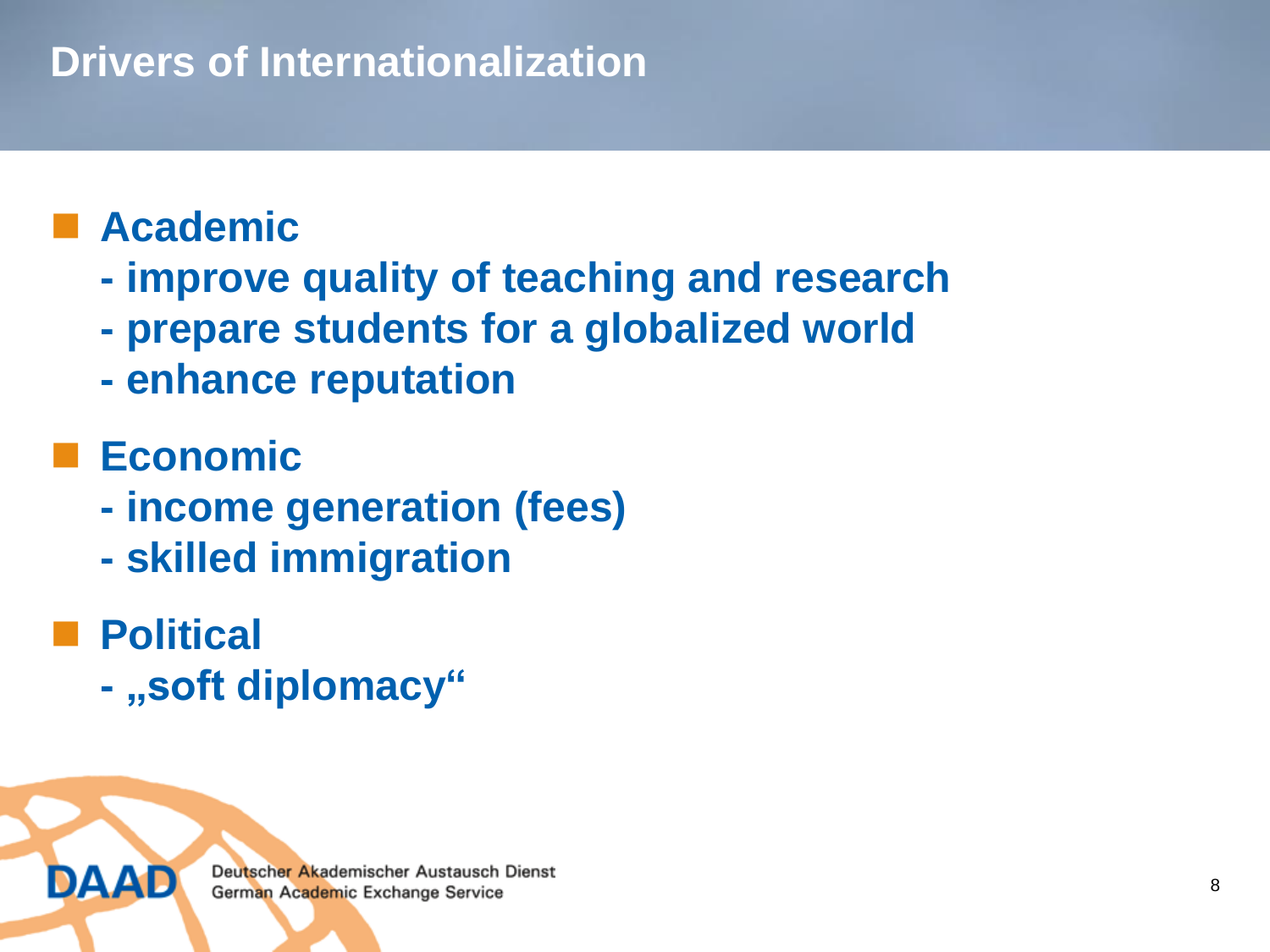### **Challenges Ahead**

### **Tackle global issues**

- **Cooperation vs. competition: global markets for higher education**
- **New media**
- **Europe**
- **Equity and access**

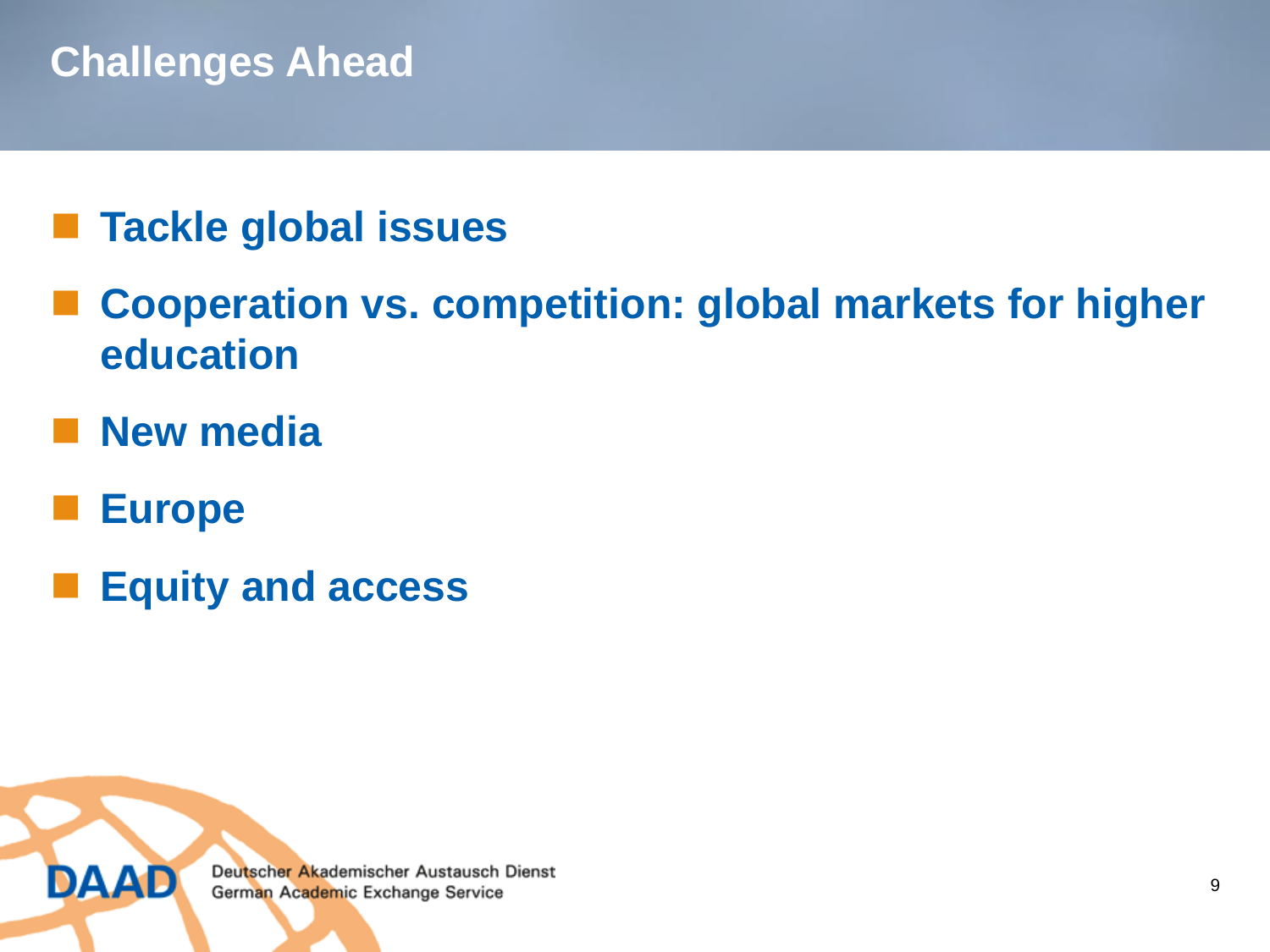#### **A Changing Global Landscape of Research**



Quelle: Monitoringbericht 2013 Pakt für Forschung und Innovation Science Citation Index Expanded / Social Science Citation Index

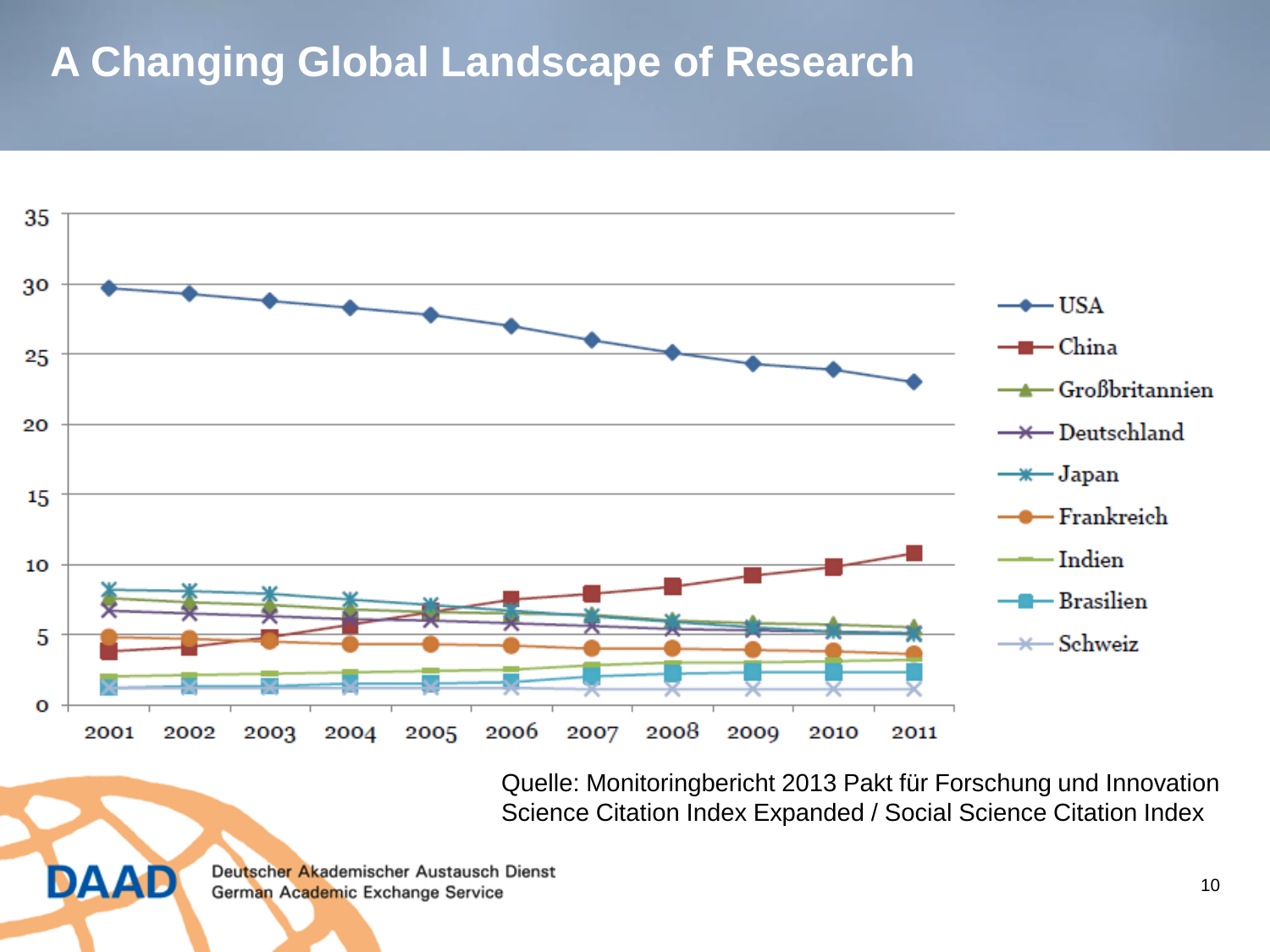**"Strategy is the use of the engagement for the purpose of the war. The strategist must therefore define an aim for the entire operational side of the war that will be in accordance with its purpose. . . . The aim will determine the series of actions intended to achieve it."**

**Carl von Clausewitz, On War, III. 1. (Howard / Paret translation, Princeton UP 1976, p. 177)**

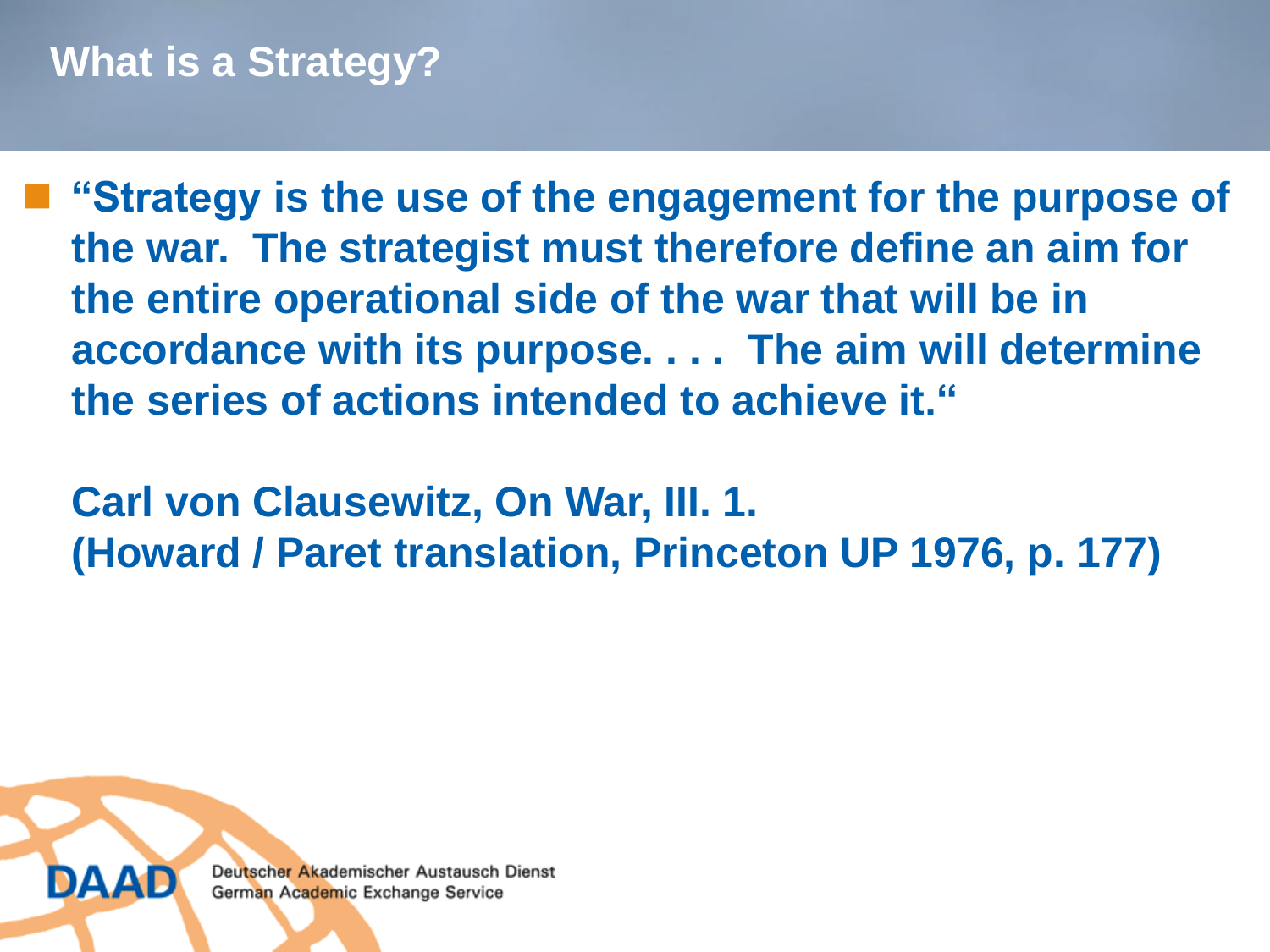### **A Host of Strategies**

#### **DAAD 2020 (Feb. 2013)**

- **The joint strategy of federal and** *Länder* **ministers of higher education (April 2013)**
- **The coalition agreement (November 2013)**
- **Similar objectives:**
	- **- 350,000 international students by 2020**
	- **- 50% of domestic graduates having study abroad**
	- **- internationalization of curricula and faculty**
- **and then: universities have their own strategies**

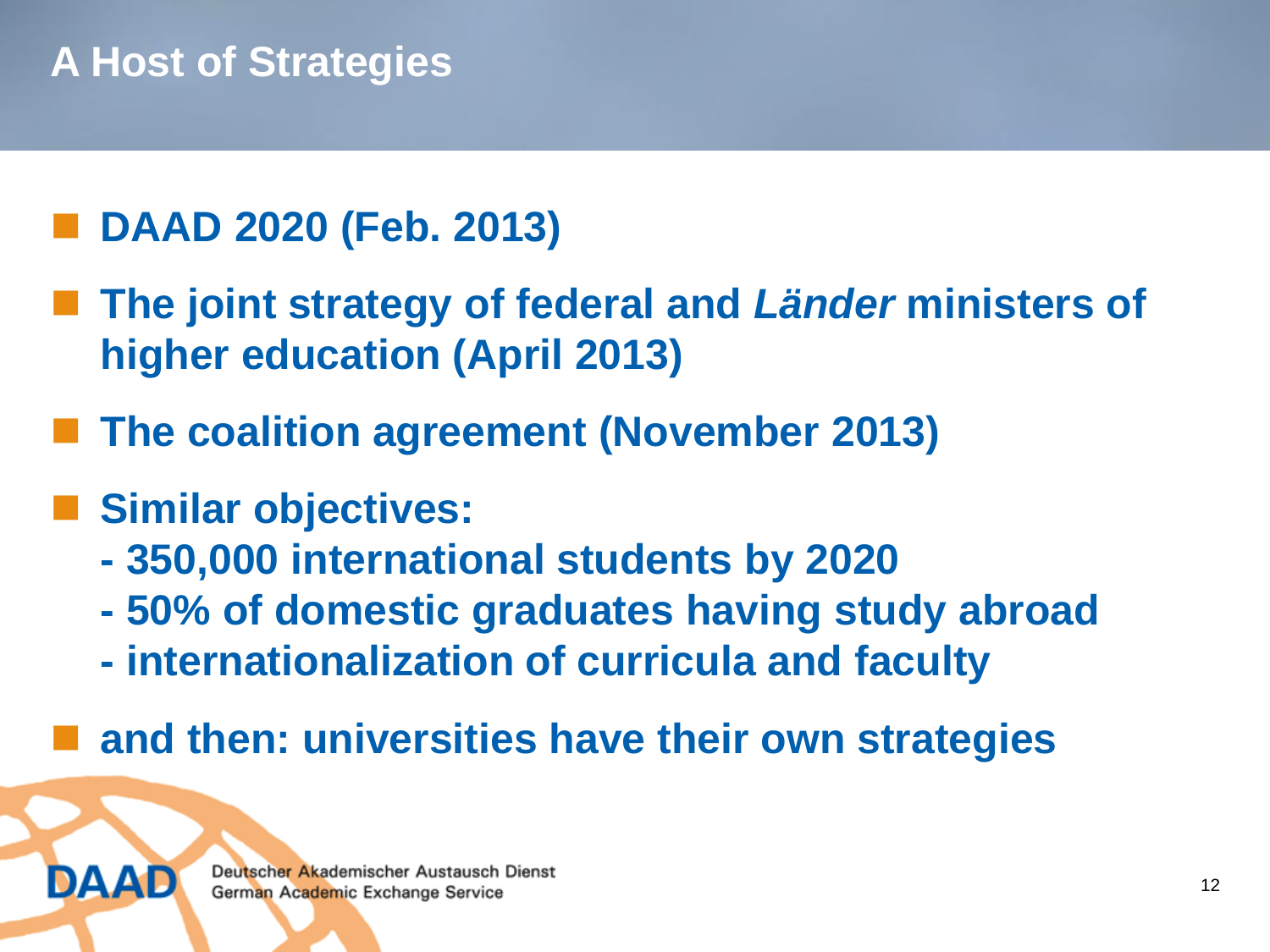#### **Number of internationally mobile students**





Deutscher Akademischer Austausch Dienst German Academic Exchange Service

Quelle: OECD Education Online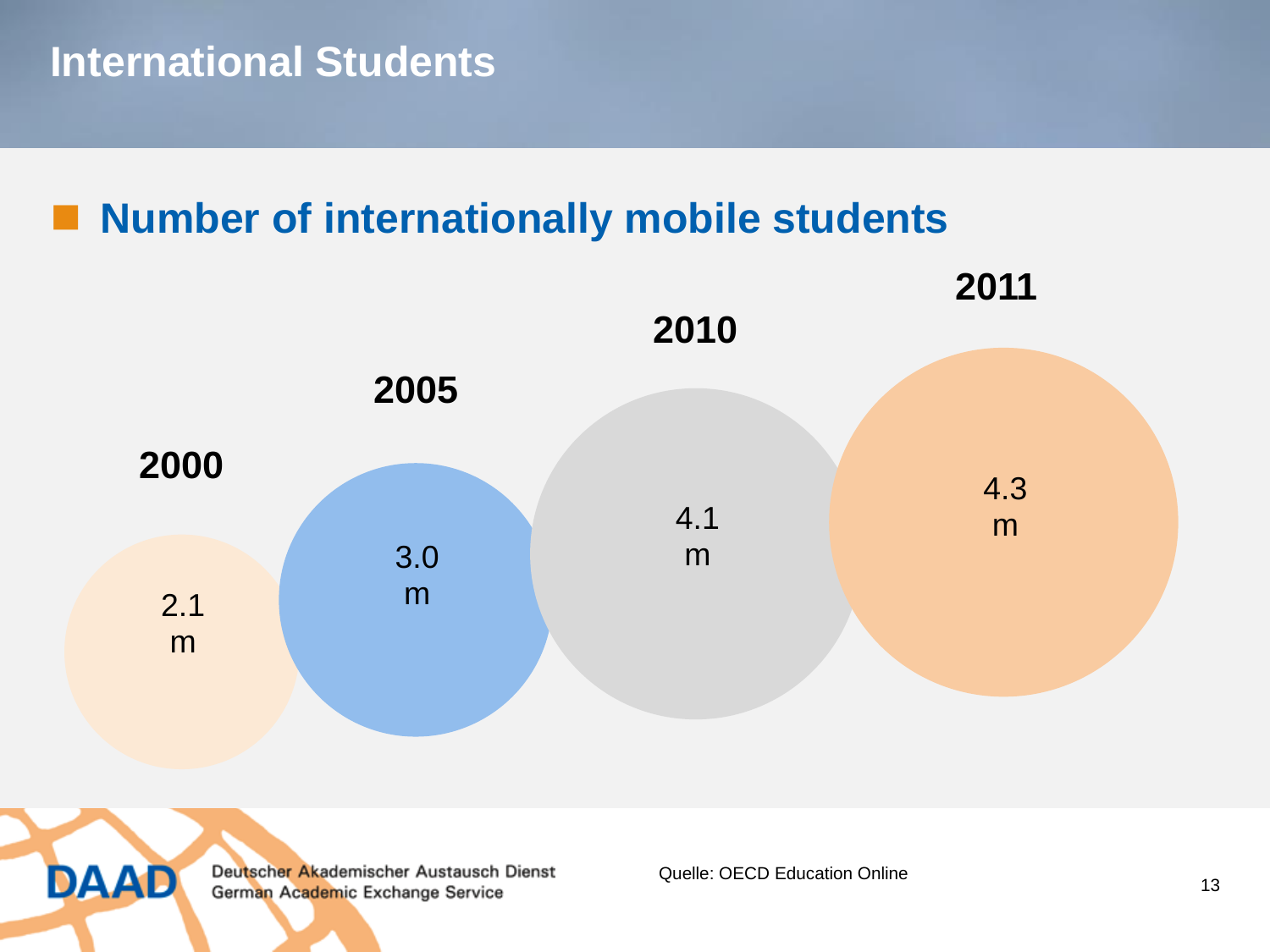**And Numbers Will Continue to Increase**

#### **Prognosen der Entwicklung internationaler Studierender bis 2025 (OECD) 2025**





Deutscher Akademischer Austausch Dienst German Academic Exchange Service

Quelle: Prognose OECD (2009): Higher Education to 2030, Volume 2: Globalisation.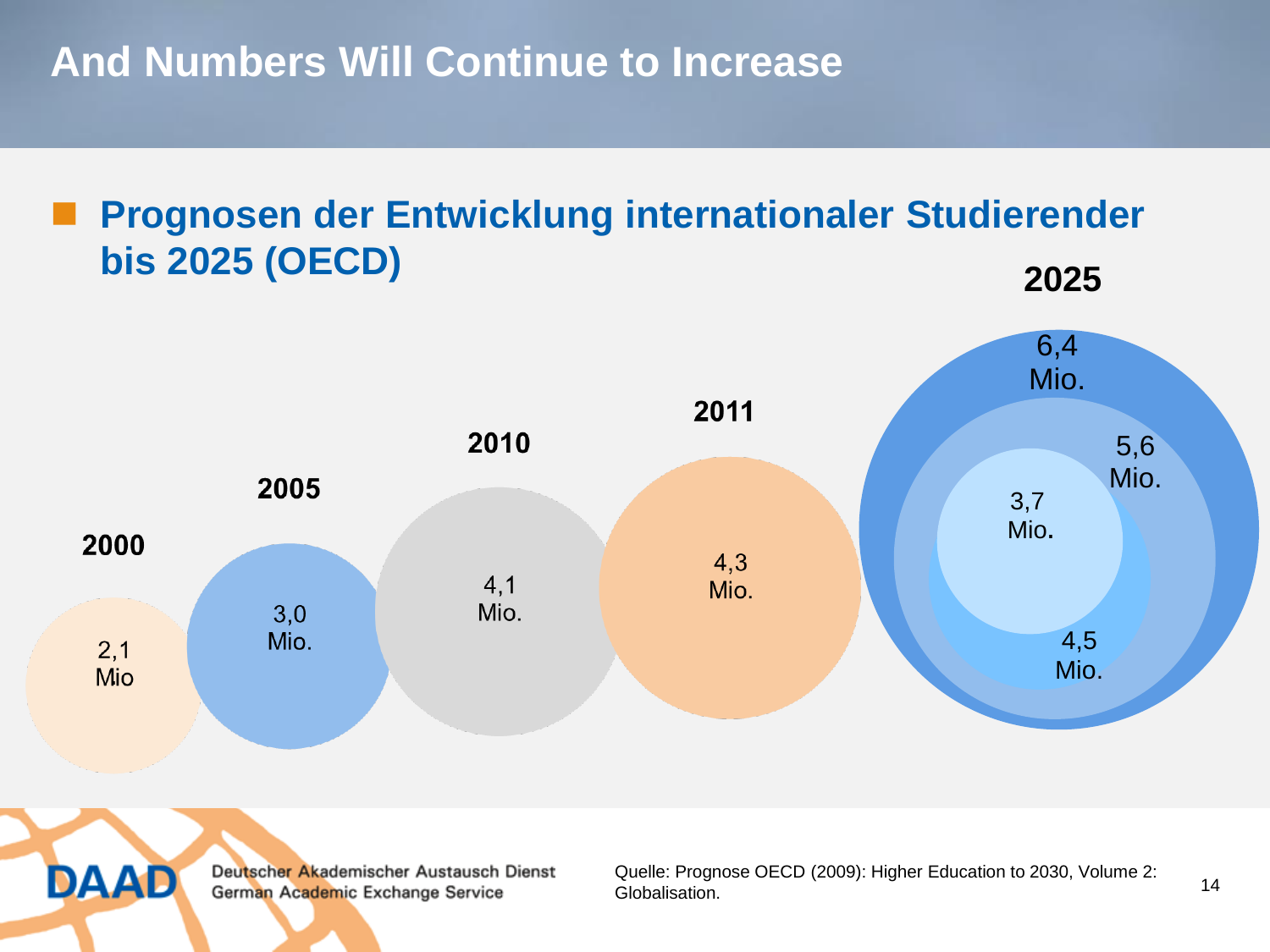#### **International Students in Major Host Countries**

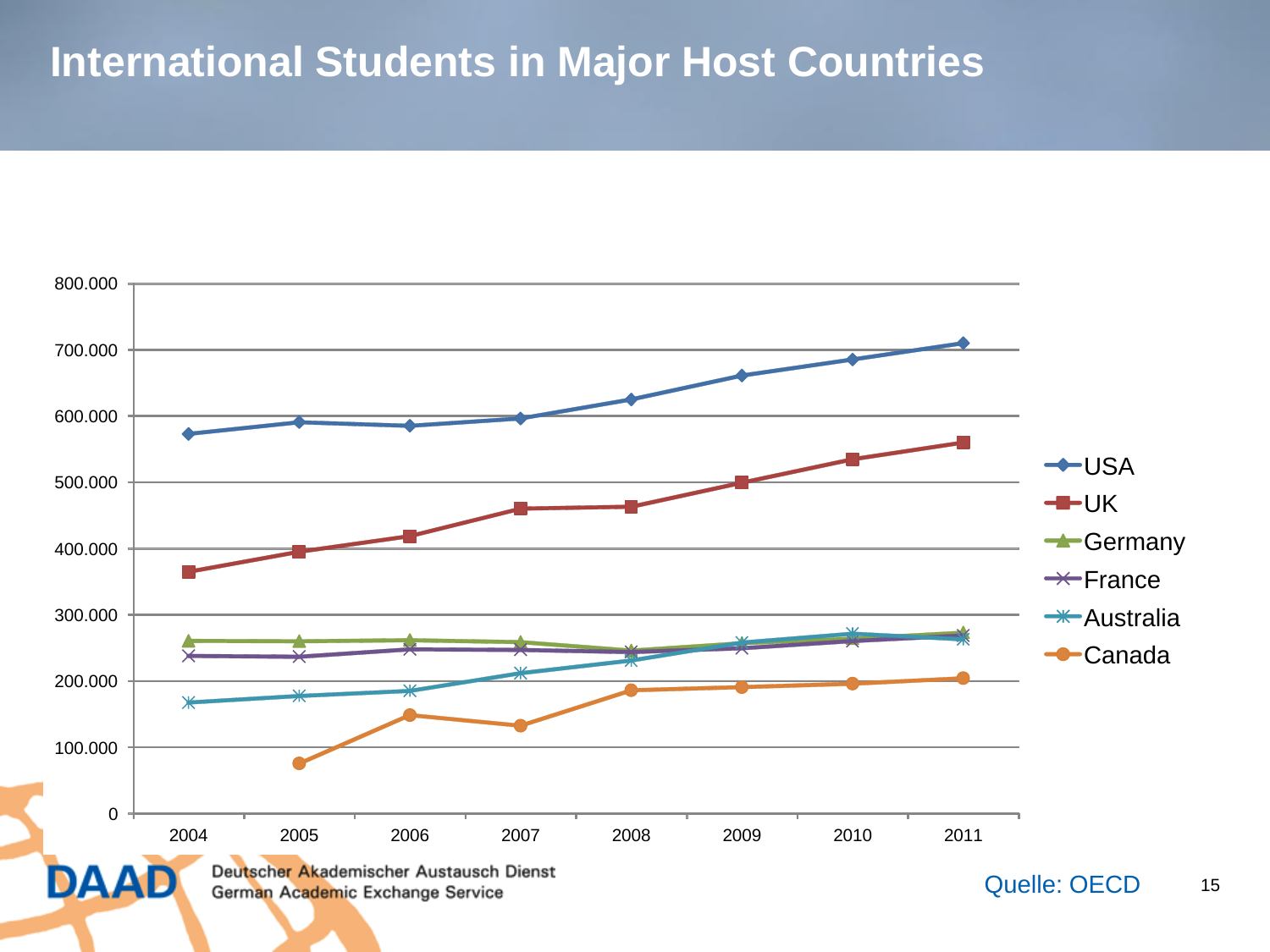#### **350,000 International Students by 2020**

#### **Hold "market share"**

- **Reform access in order to attract the best students from around the world**
- **Increase graduation rates**
- **Immigration through study abroad**
- **… and who is going to pay?**

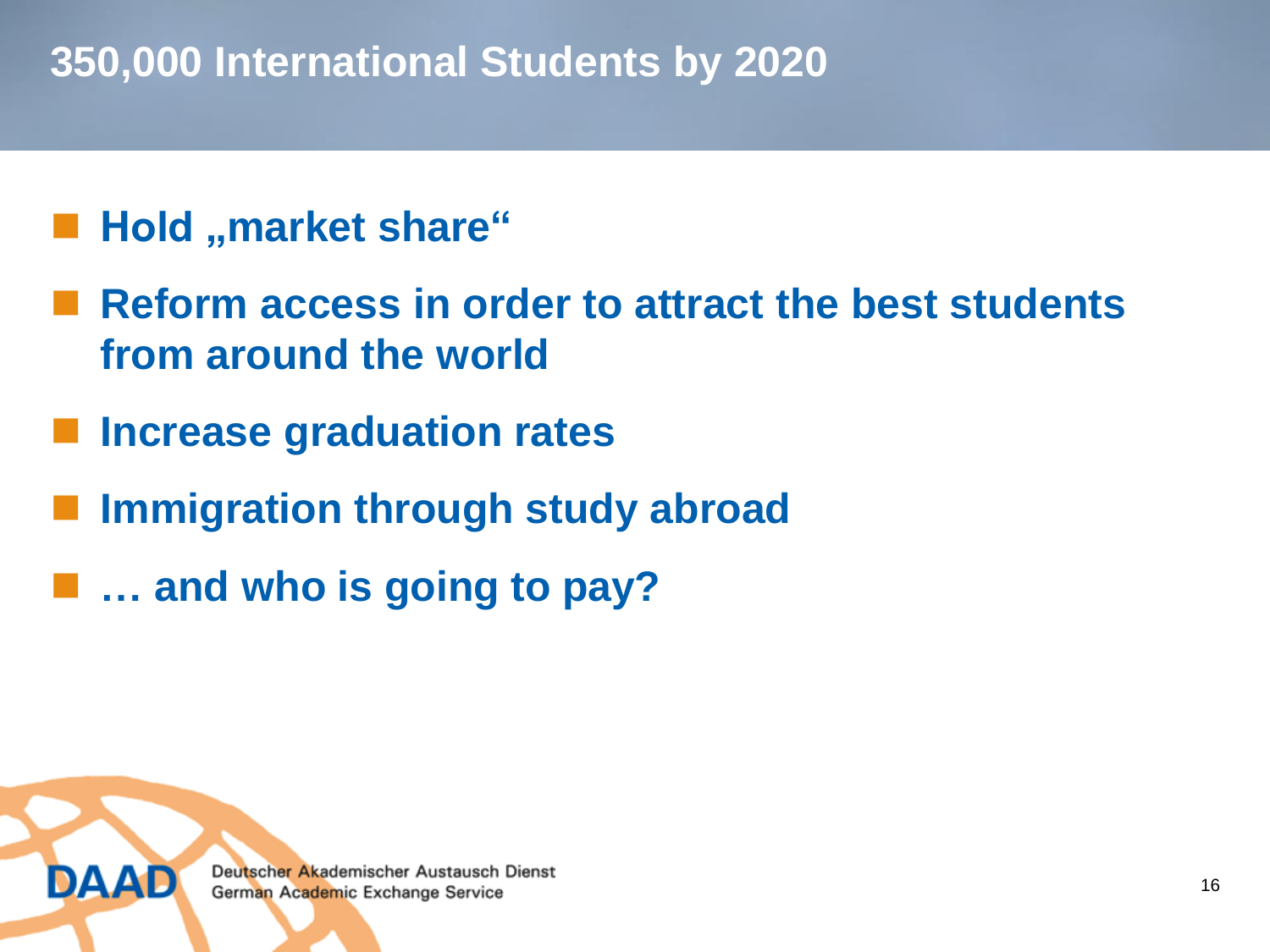## **Participation Rates in Study Abroad: Is There a Glass Ceiling?**



**DAAD**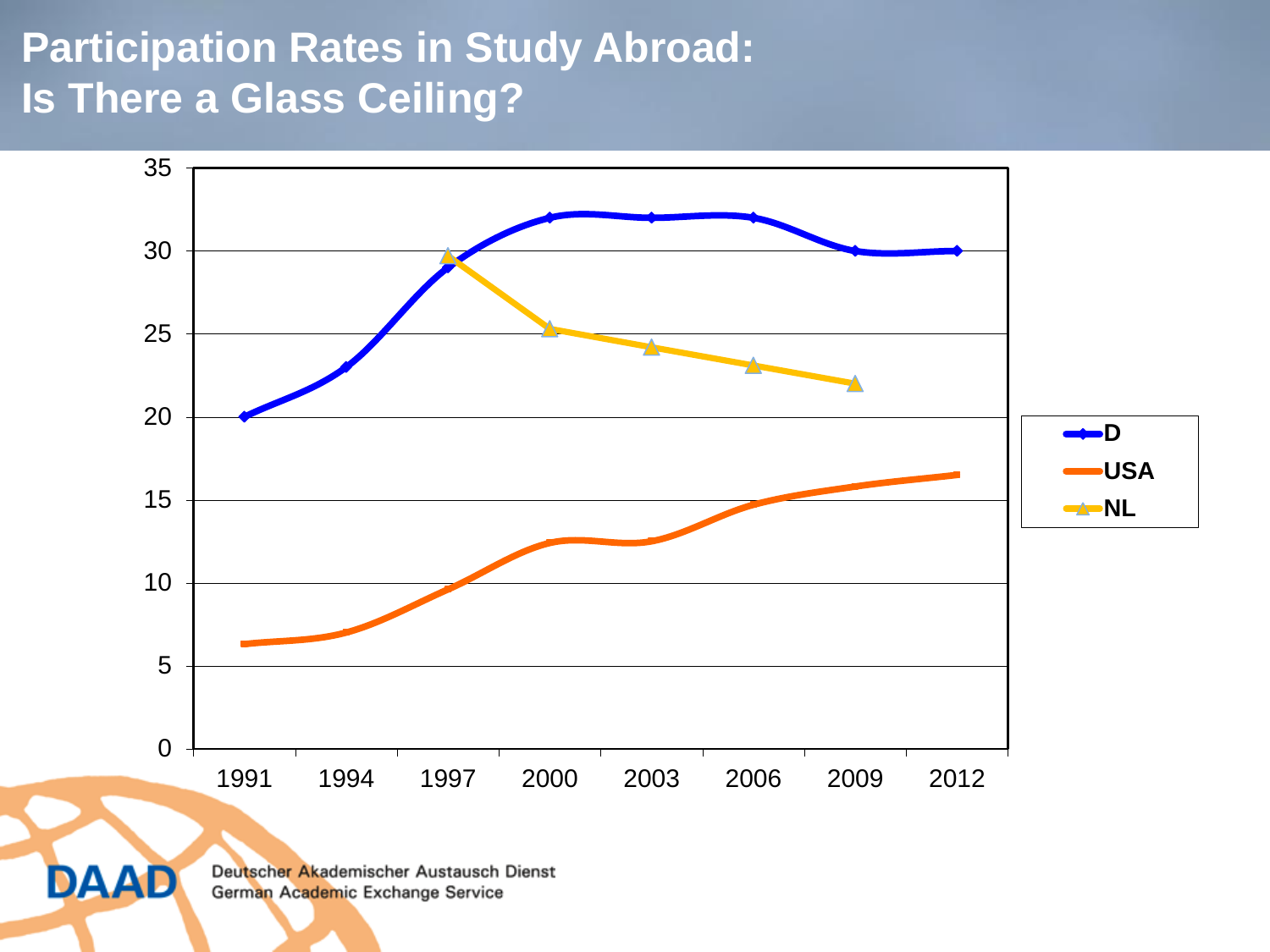- **Reach out to underrepresented fields and social groups**
- **Make study abroad fit better into the domestic curriculum** ("mobility windows" / recognition)
- **Funding? Student aid is already portable.**

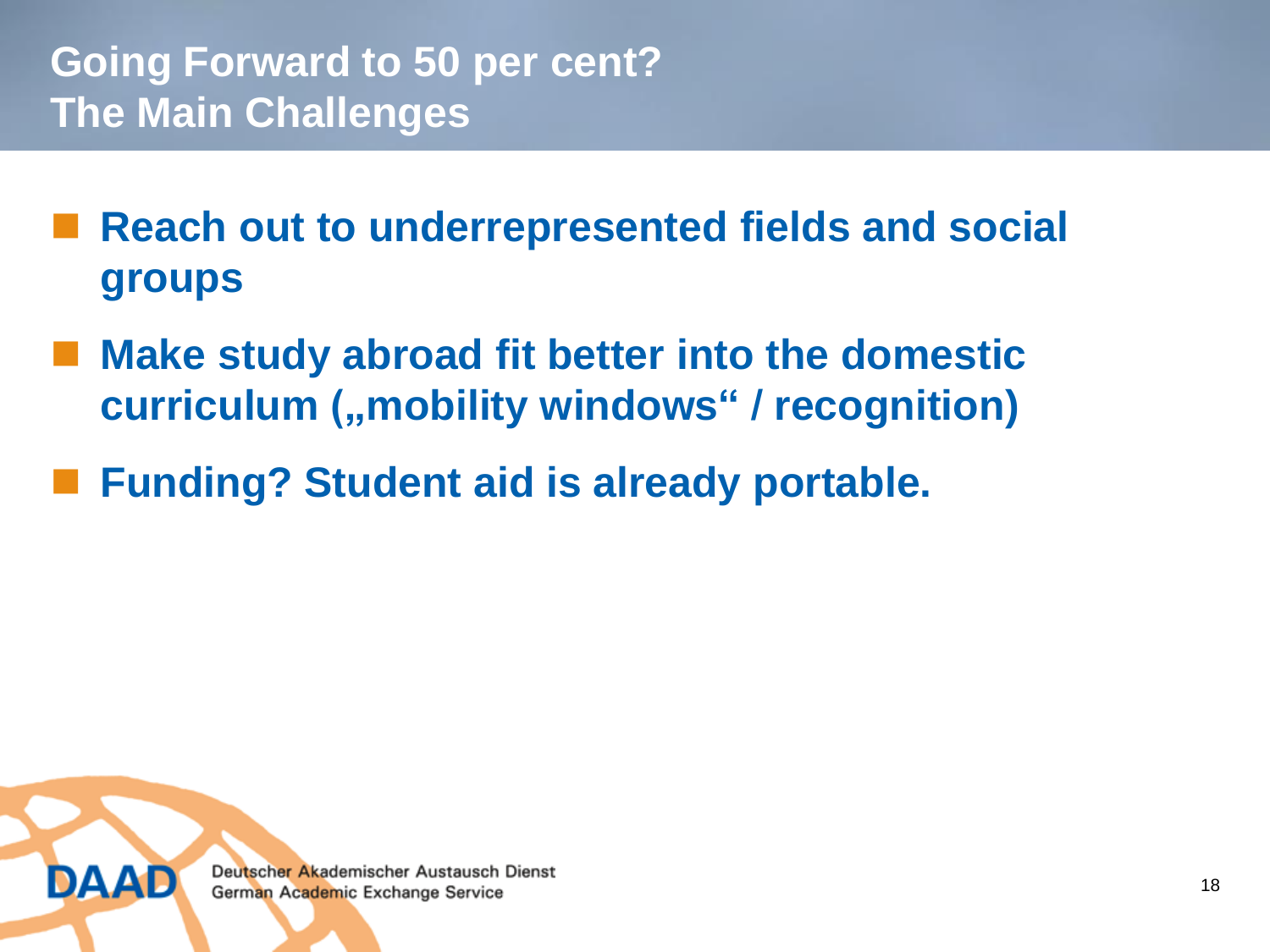## **From the Mobility of People to the Mobility of Programs: Transnational Education**



DAAD

### **With transnational education projects, the DAAD aims to:**

- Strengthen the international reputation of higher education institutions.
- **Promote the academic principles and** structures of the German system of higher education.
- Contribute to competence-building in developing and emerging countries.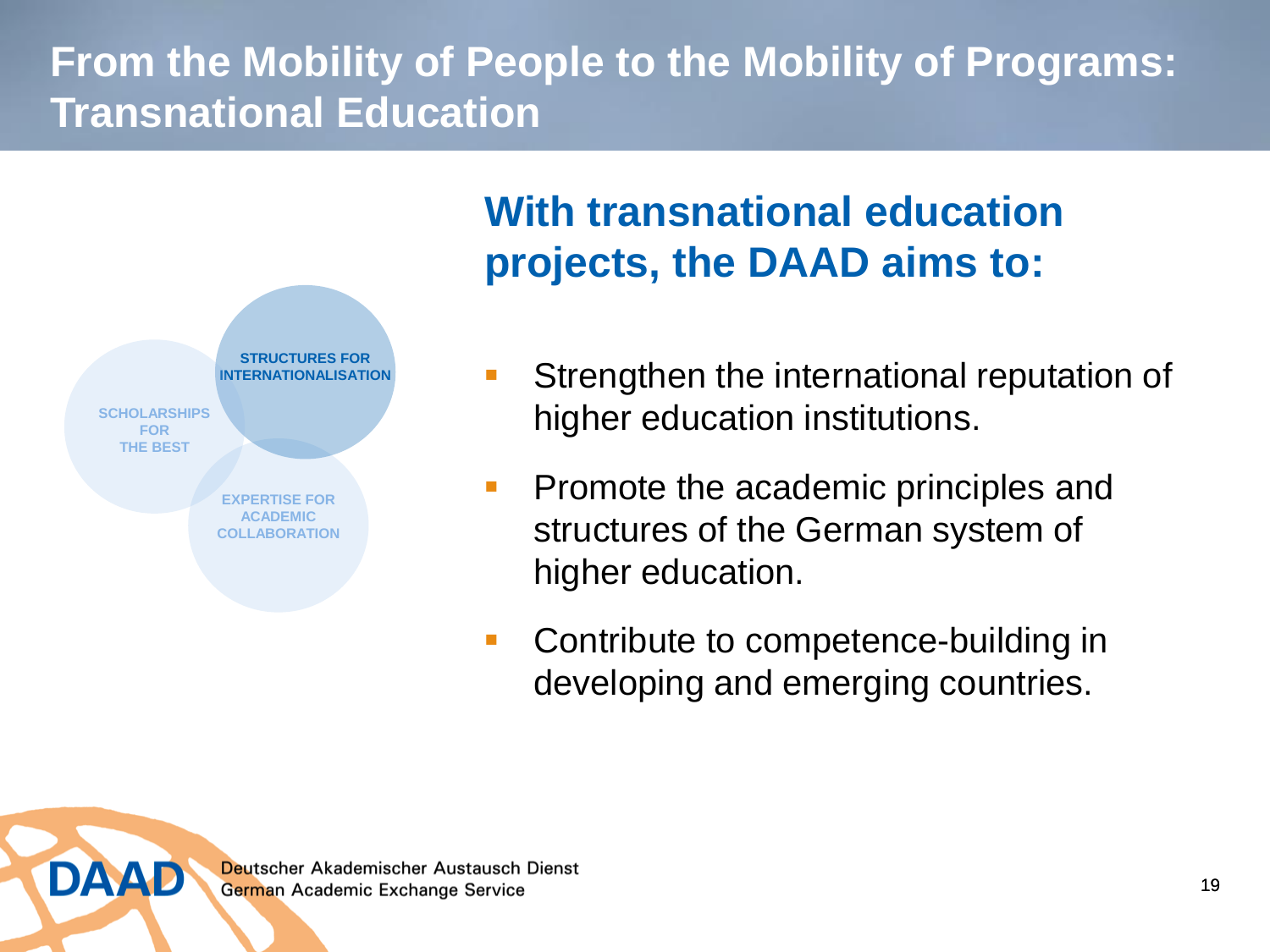#### **TNE Projects of German higher education institutions with DAAD funding**

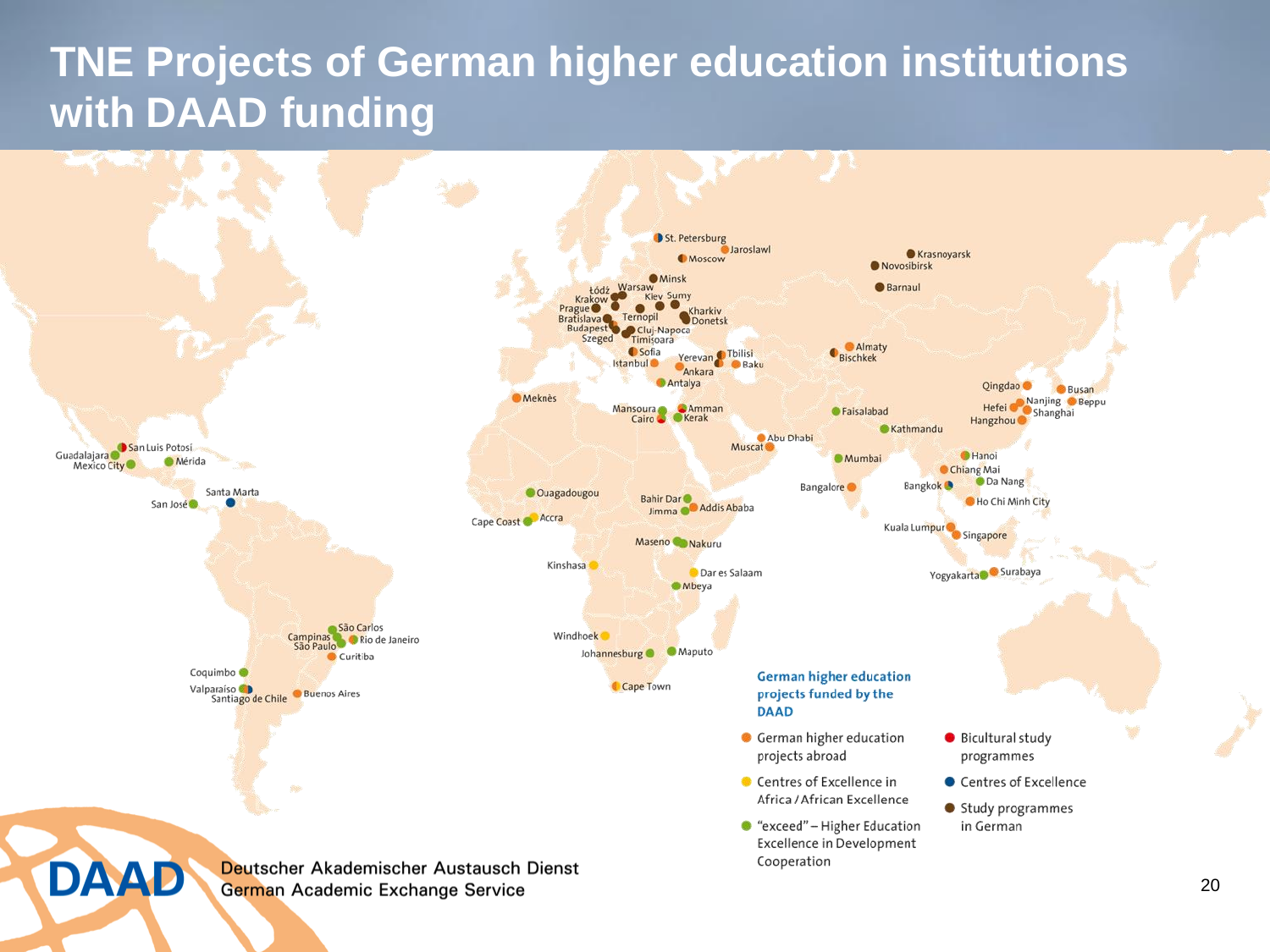#### **Internationalization@home**

## **Changing curricula**

- **Joint programs and degrees**
- **Language policies**
- **Impact of virtualization**

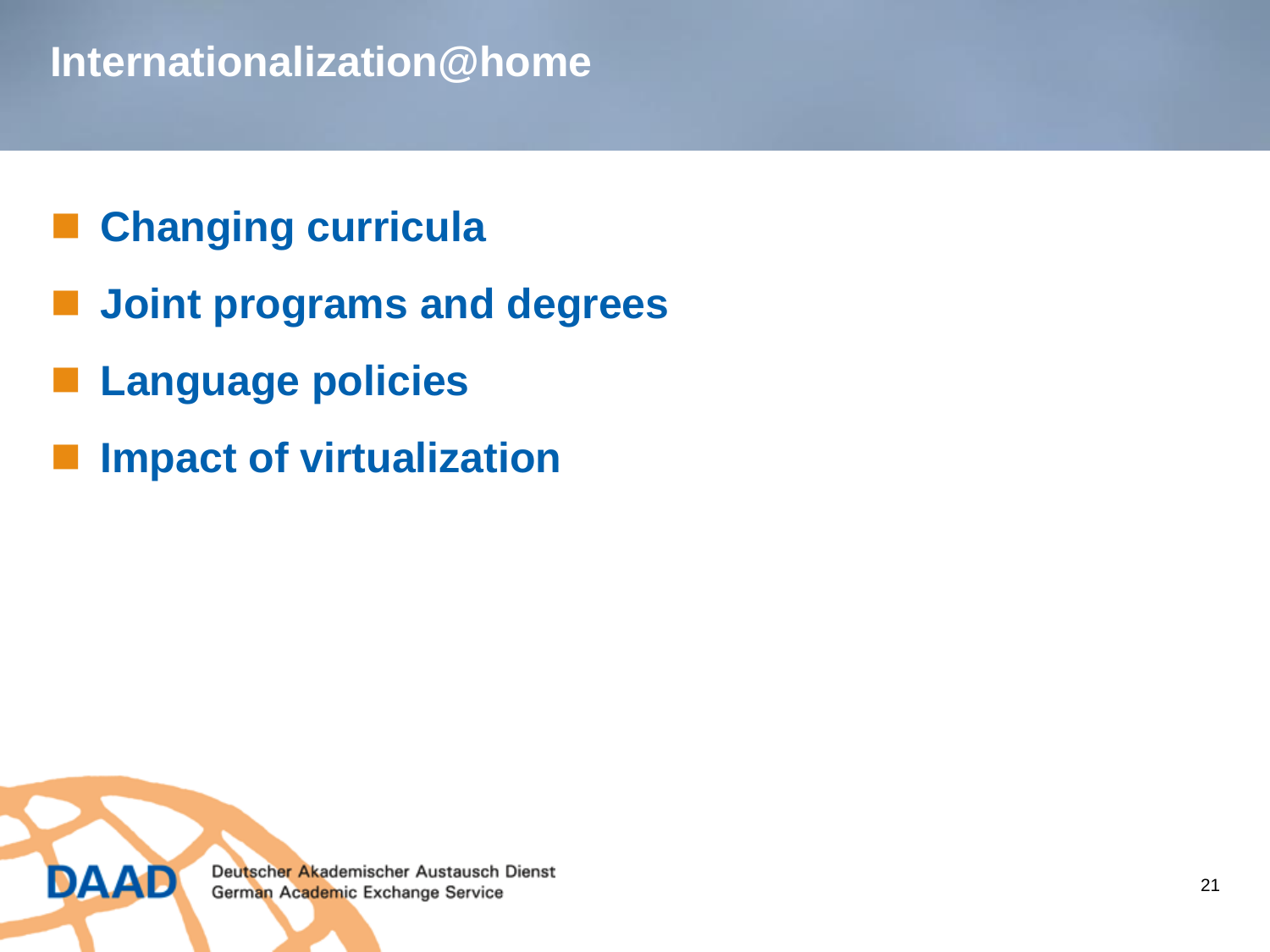#### **International Faculty**

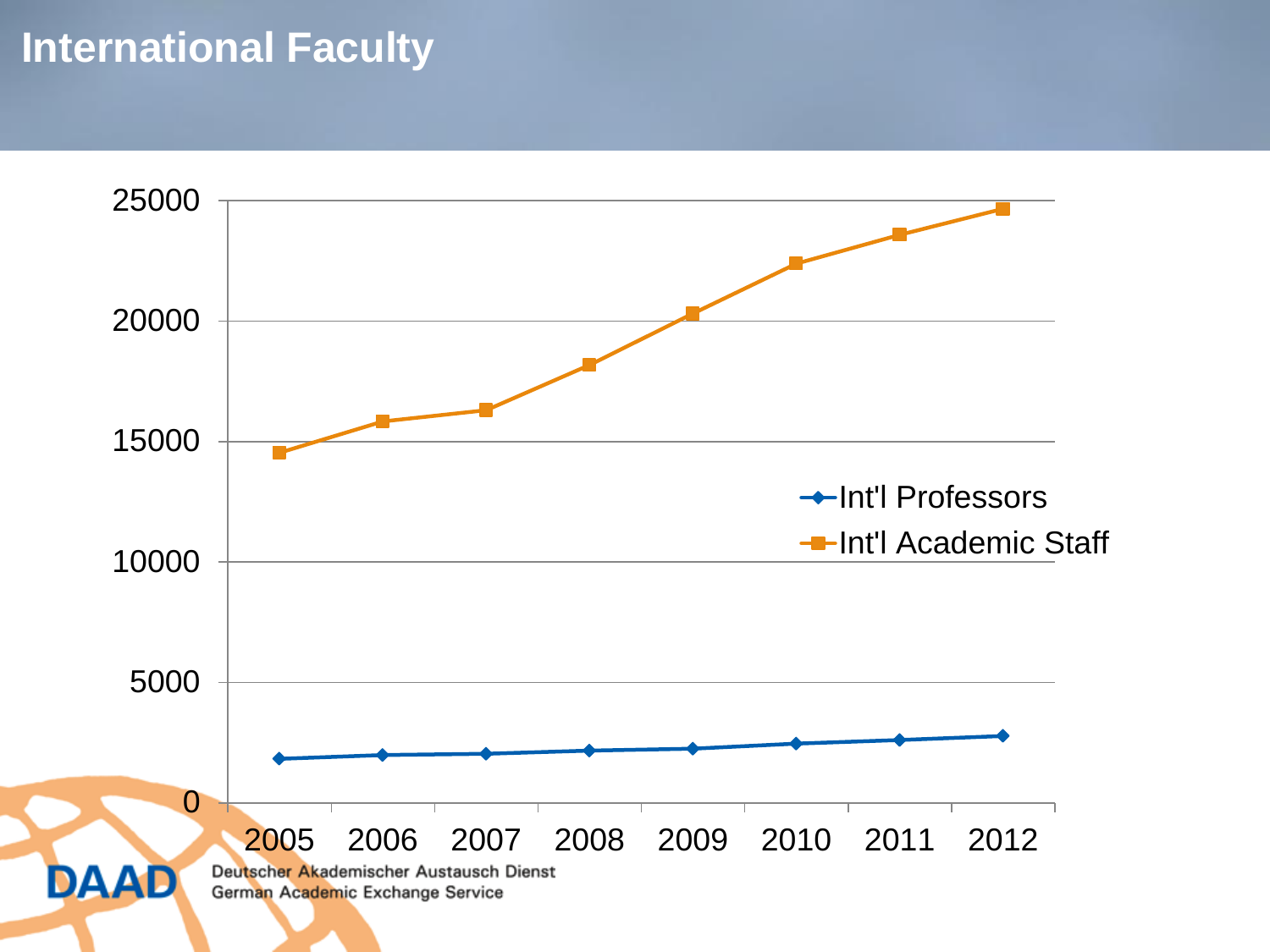#### **Share of International Staff Slowly Increasing**

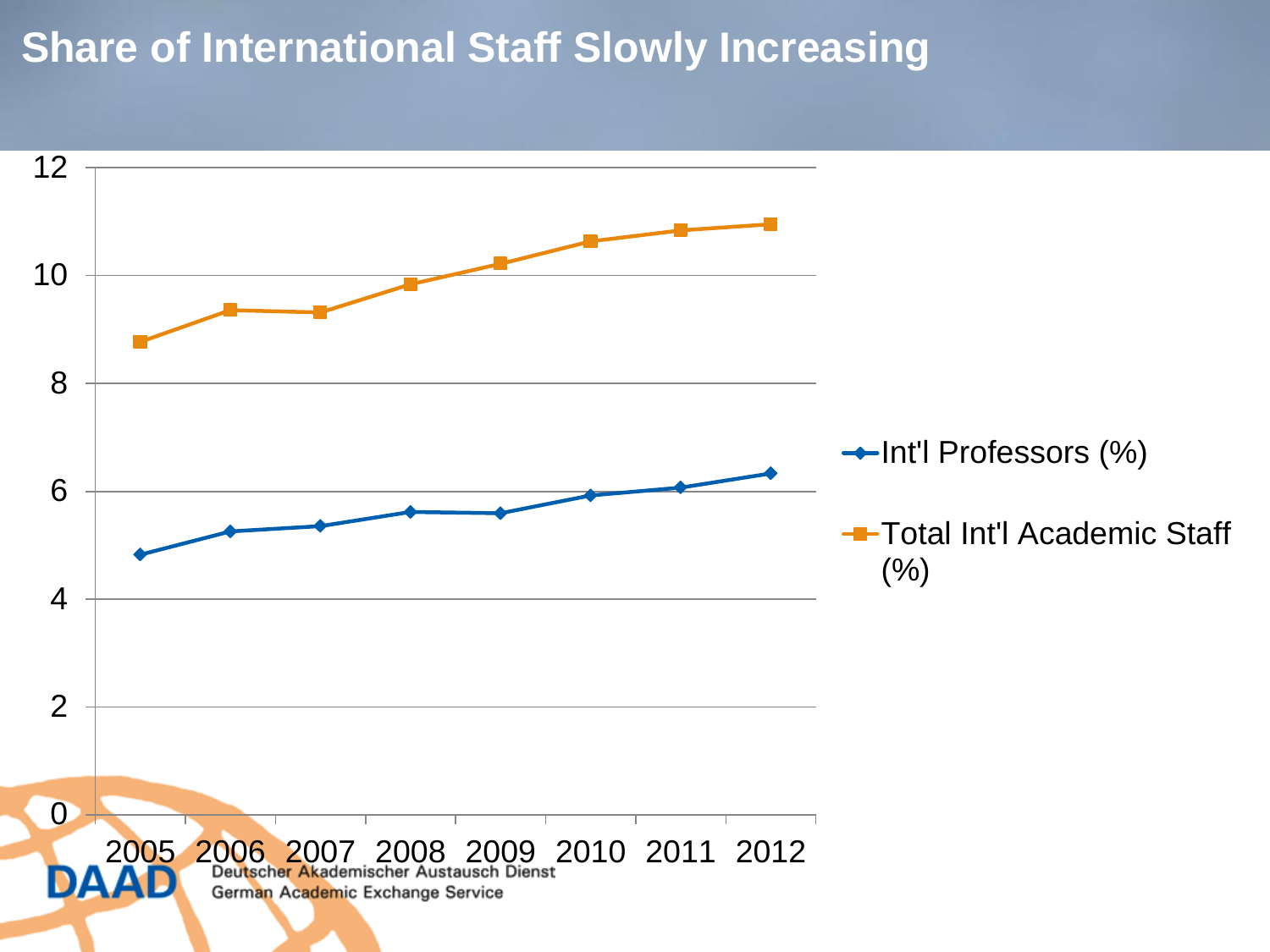#### **The Networks of Scientific Collaboration**



**DAAD** 

Deutscher Akademischer Austausch Dienst German Academic Exchange Service

Map of scientific collaborations from 2005 to 2009 Computed by Olivier H. Beauchesne @ Science-Metrix, Inc.

Data from Scopus, using books, trade journals and peer-reviewed journals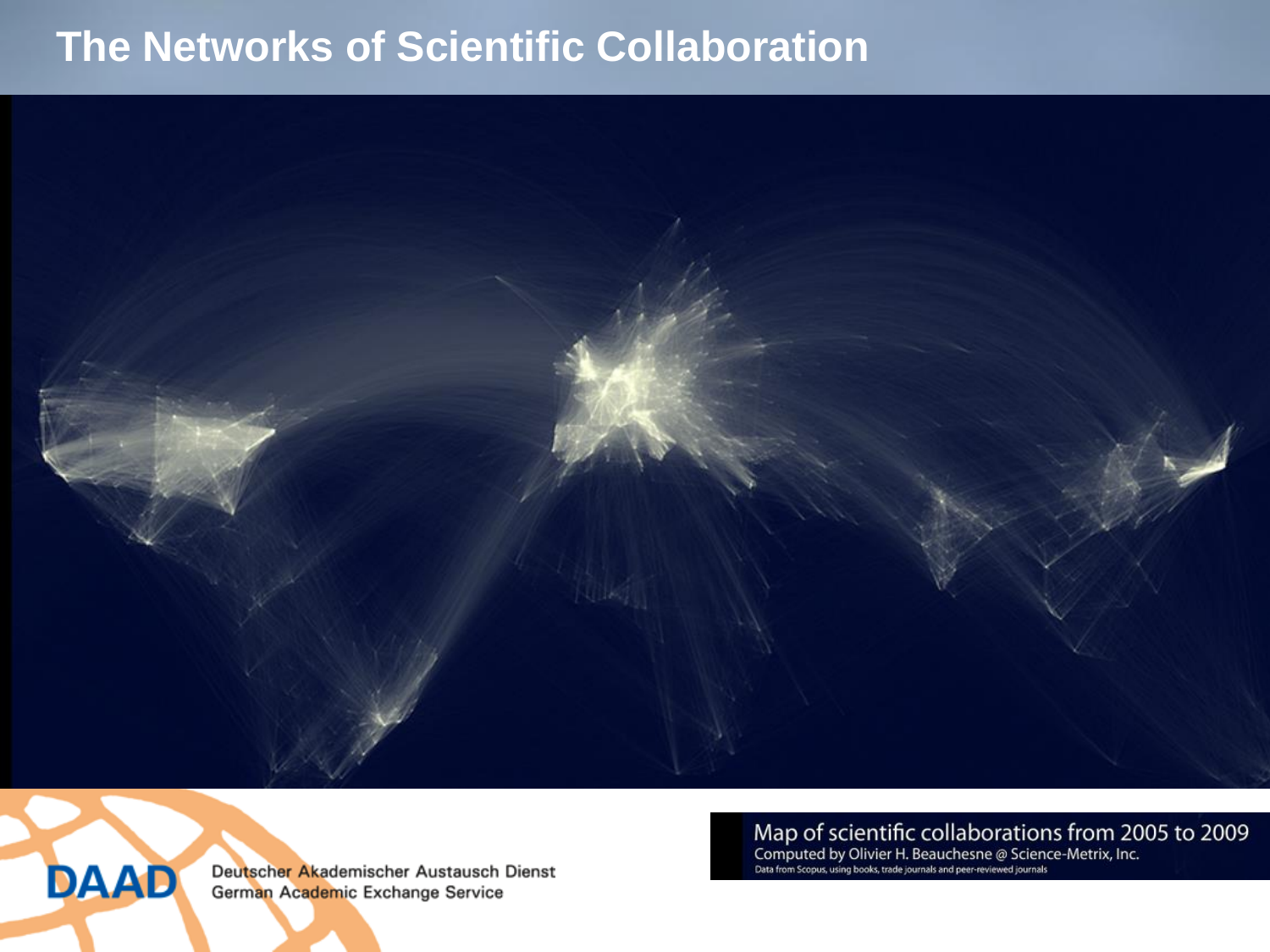#### **Mobility and Scientific Impact**





Deutscher Akademischer Austausch Dienst German Academic Exchange Service

Source: OECD (2013), OECD Science, Technology and Industry Scoreboard 2013, based on OECD calculations applied to Scopus Custum Data, Elsevier, version 5.2012, and SNIP2 database, [www.journalmetrics.com,](http://www.journalmetrics.com/) Elsevier, Scimago and University of Leiden, May 2013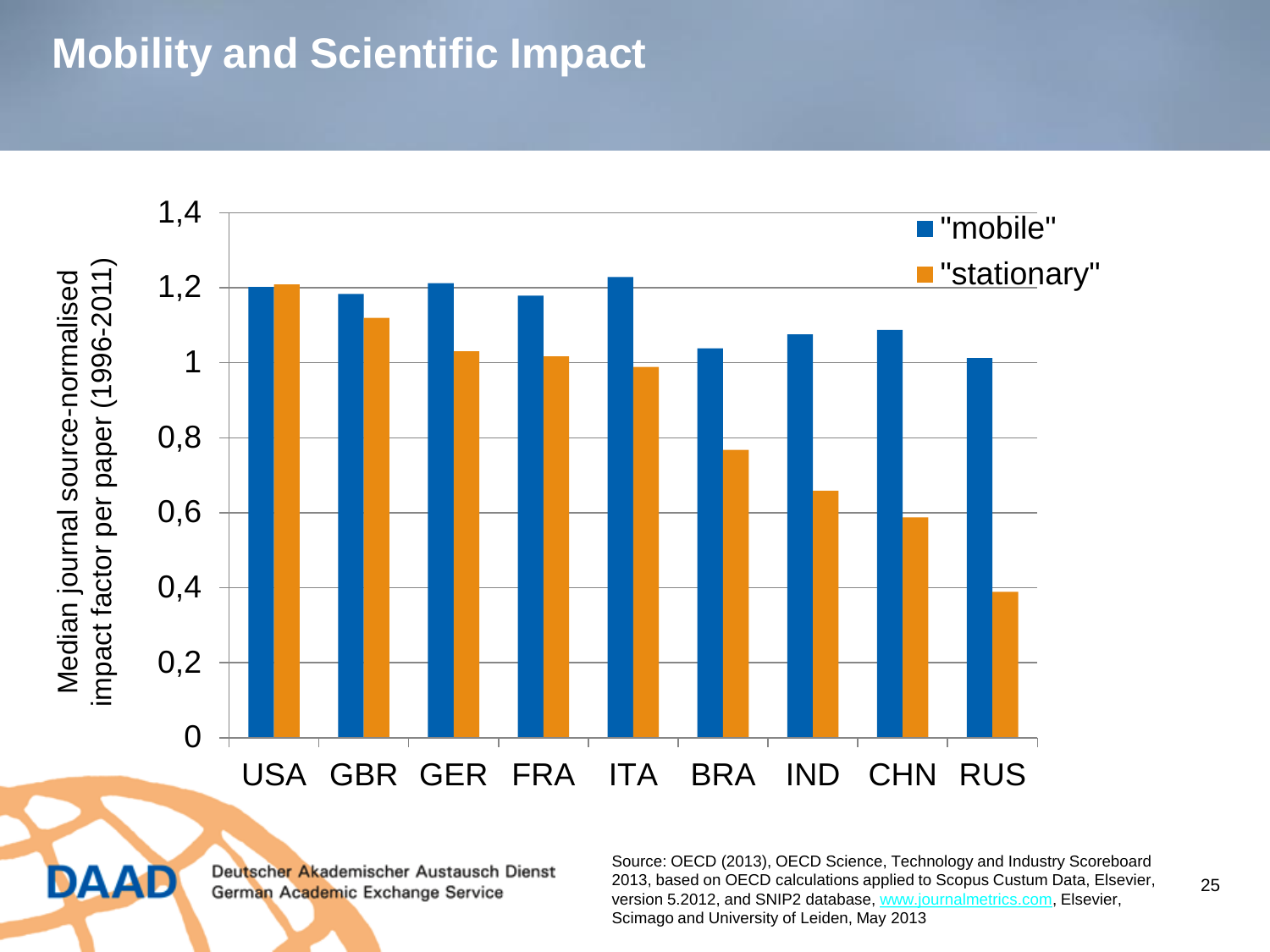## **Benchmarking Internationalization Student Mobility**



Zahlenbeschriftungen beziehen sich jeweils auf die **fett** gedruckte Kategorie.

Deutscher Akademischer Austausch Dienst German Academic Exchange Service

**DAAD**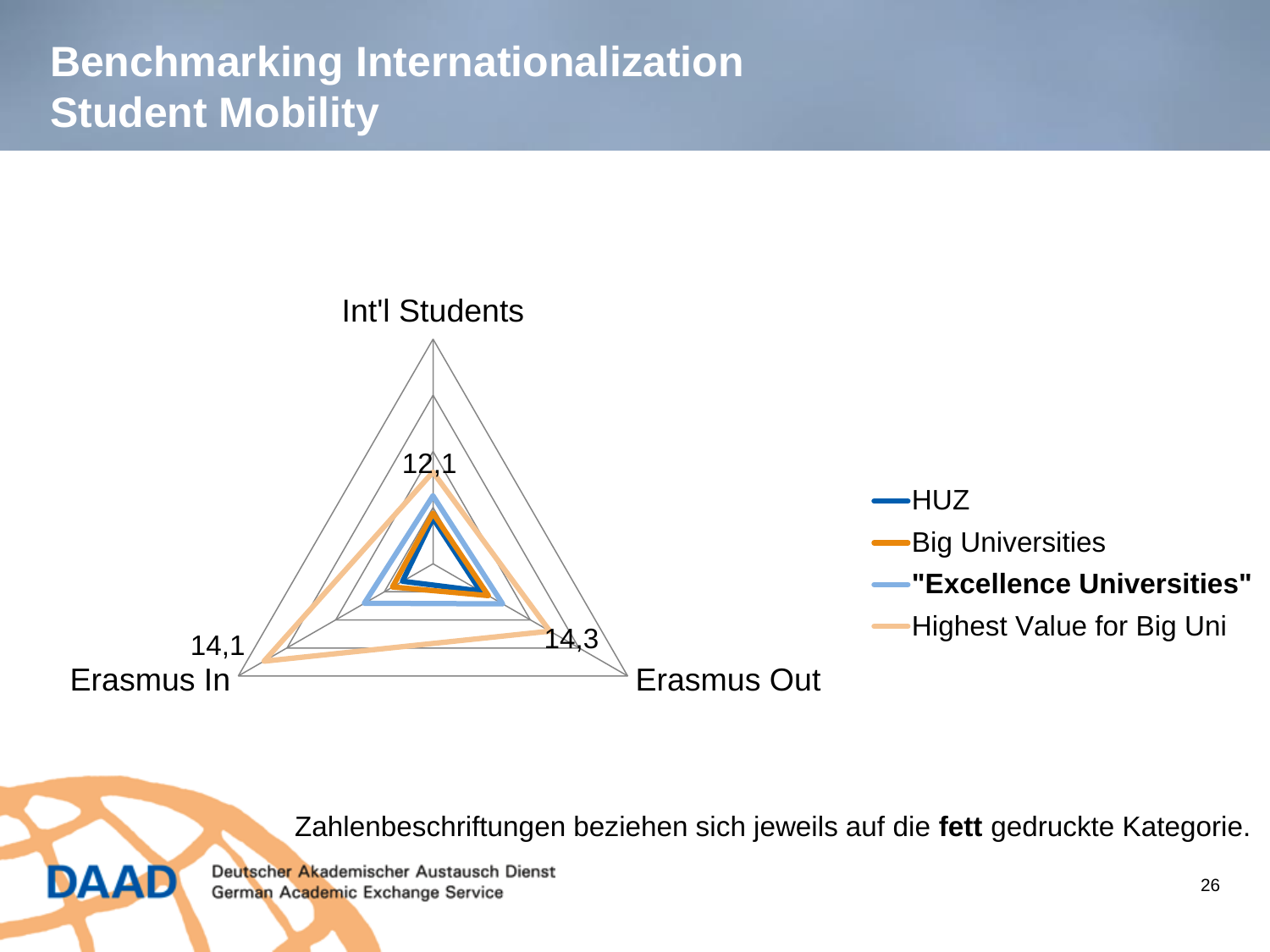#### **Research and Academic Staff**

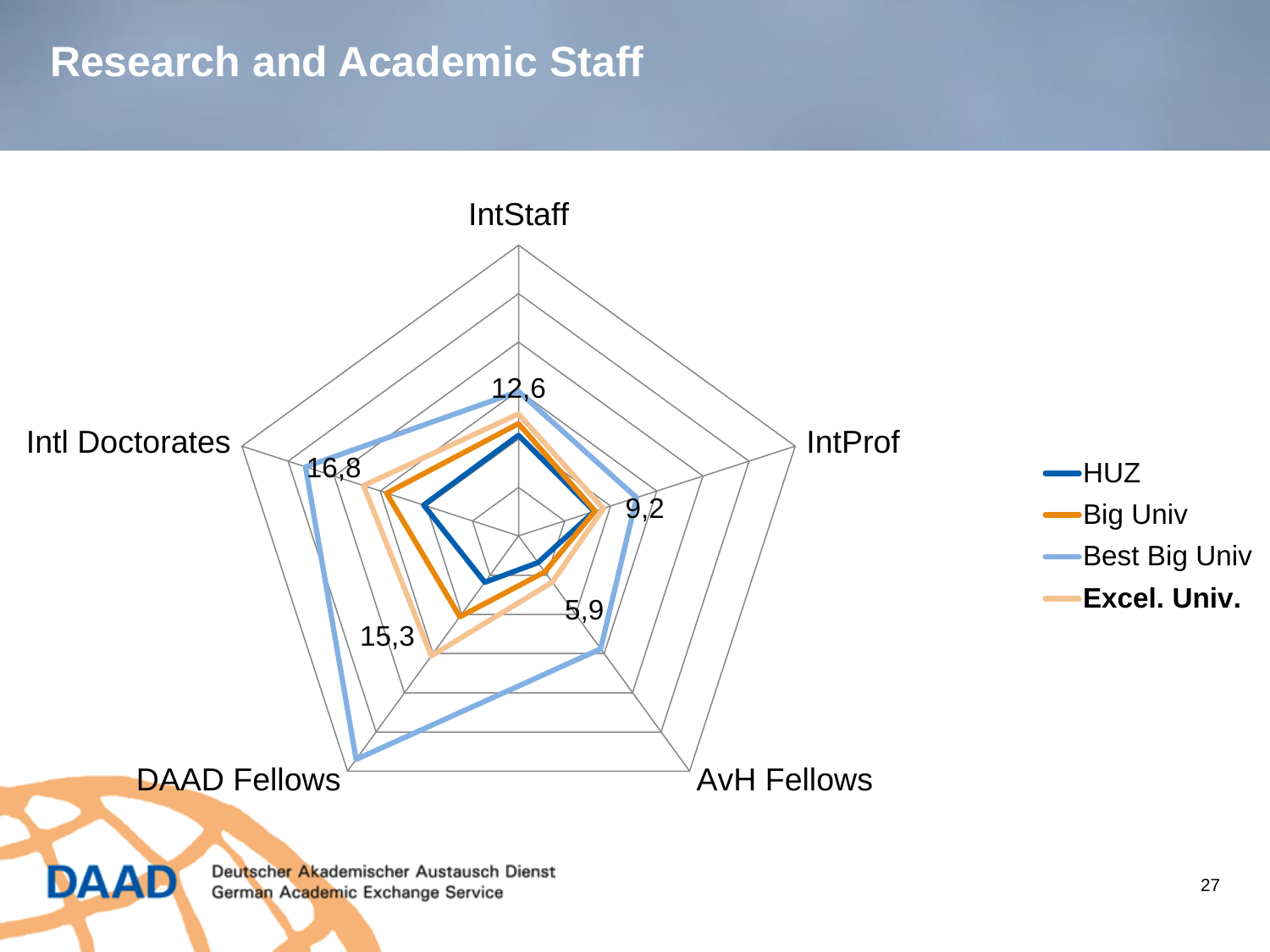## **The Rôle of a National Agency: Scholarships for the Best**

#### **The DAAD wants to:**



**DAAD** 

- **Ensure that candidates are selected** through a rigorous and fair competitive process.
- **Enable scholarship holders to study and** conduct research successfully.
- **Cultivate a new generation of university** lecturers and the leaders of tomorrow.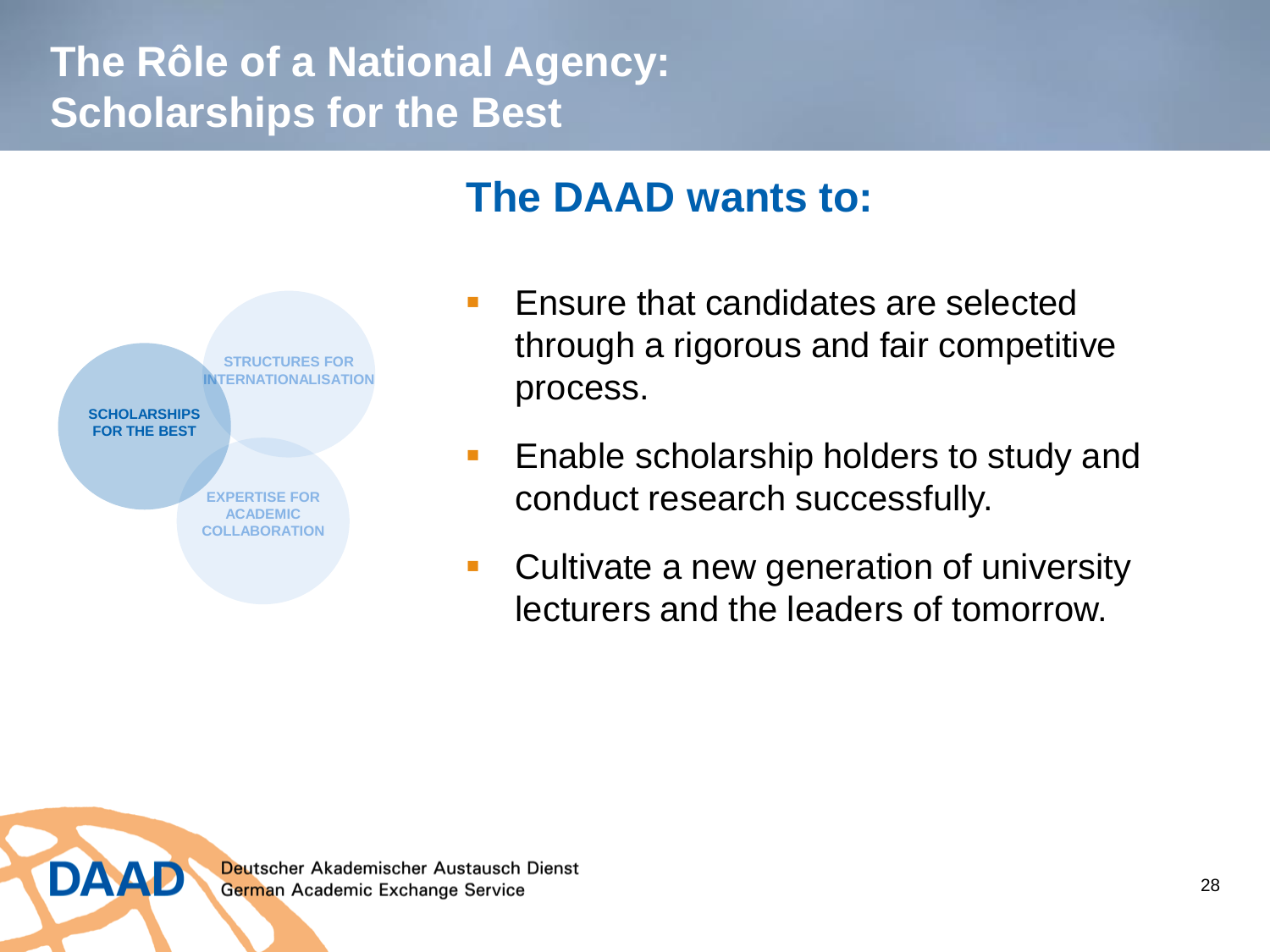## **Competitive Funding for Institutions**

#### **The DAAD aims to:**



DAAD

- **Support higher education institutions as they** implement their own internationalisation strategies.
- **Better integrate higher education institutions** of applied sciences/work-study programmes into international cooperation.
- **Promote and use forms of virtual learning to** reach new target groups.
- **Adapt funding measures and** internationalisation structures to incorporate diversity and life-long learning.

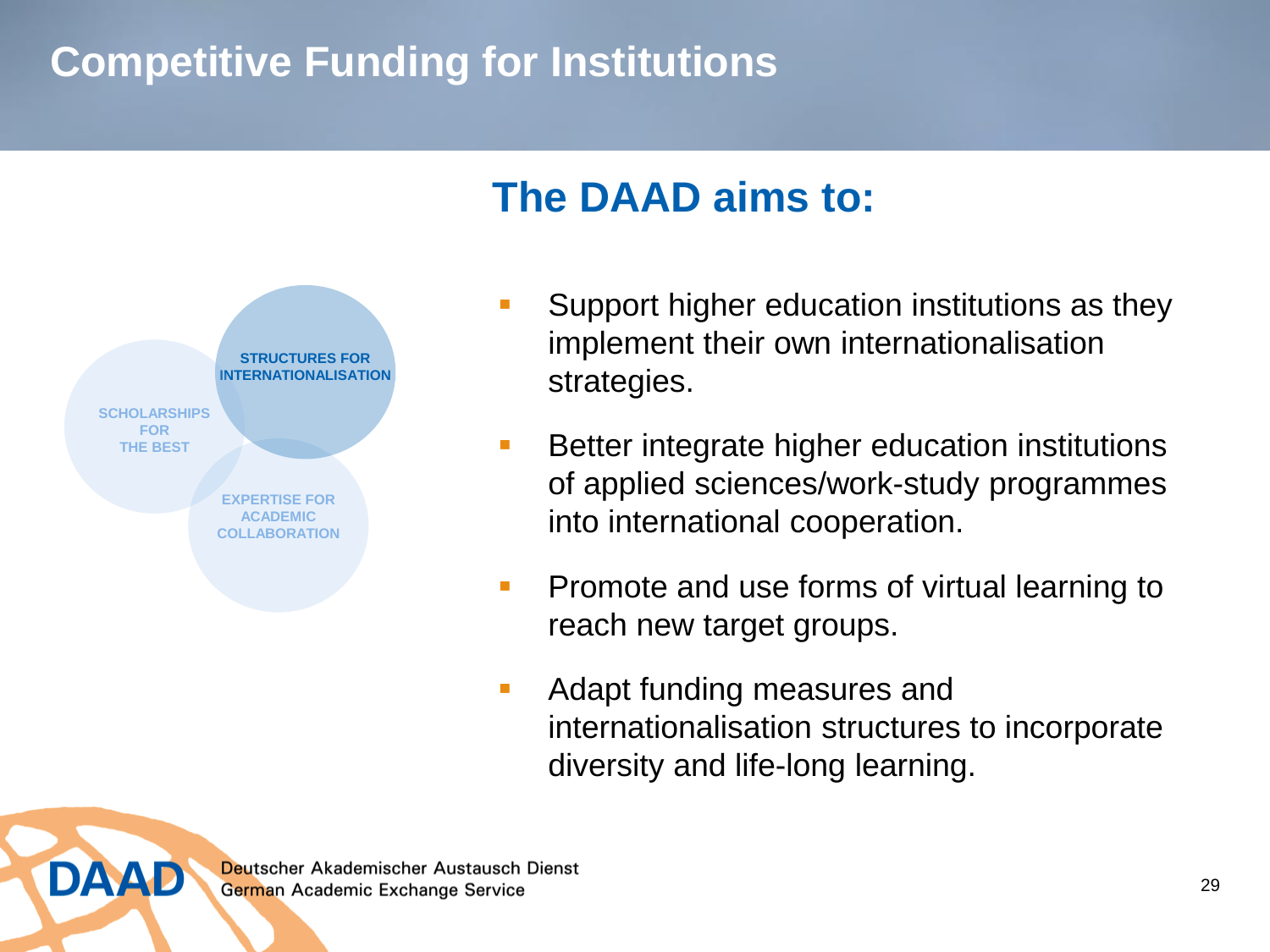# **Competitive Funding for Institutions (continued)**

# **Institution-based exchange programs**

- **- short term mobility**
- **- Erasmus type mobility**
- **Institutional projects, e.g.:**
	- **- International degree programs**
	- **- joint/double degree programs**
	- **- strategic partnerships**

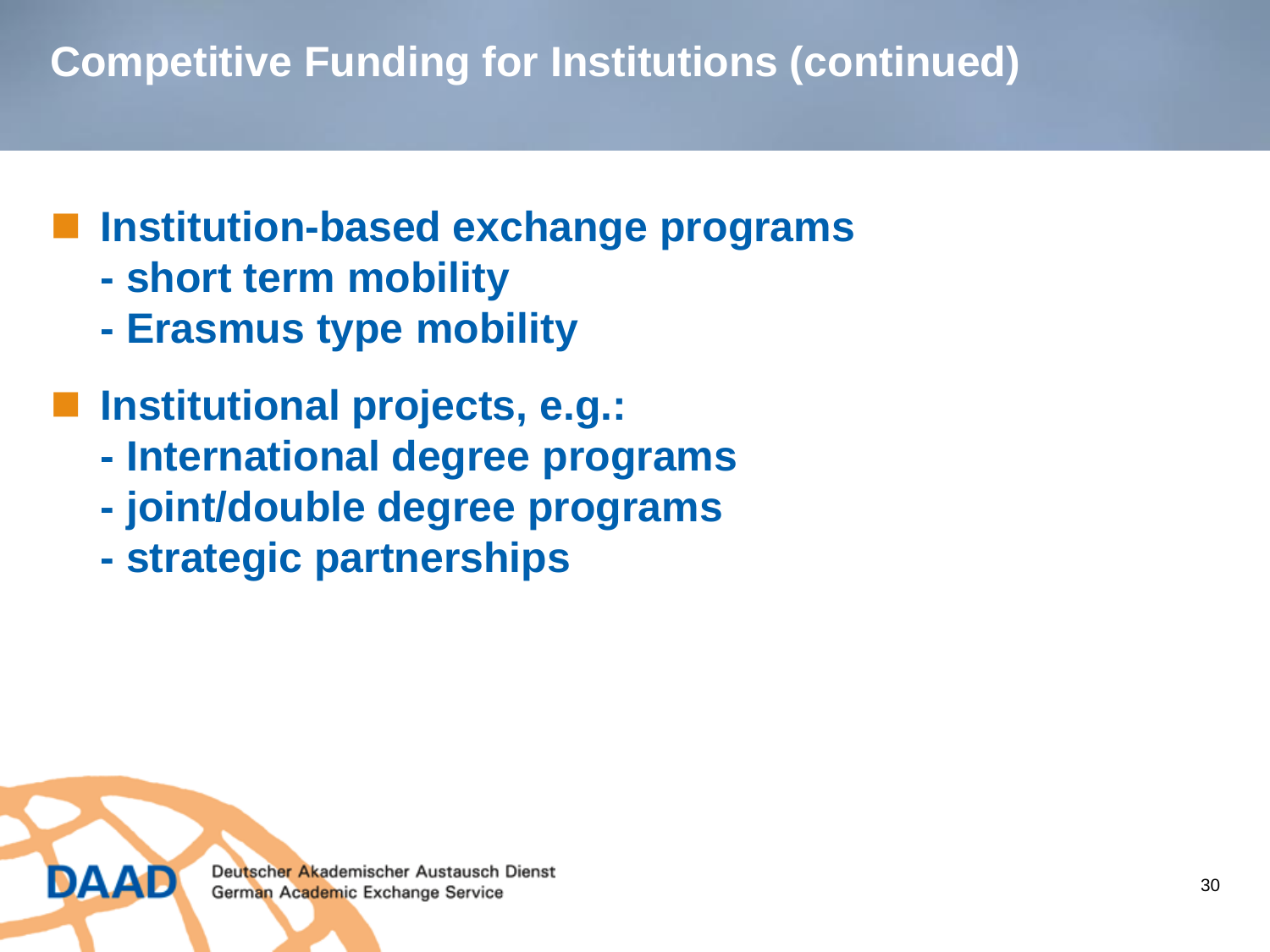### **Higher Education and Research Marketing**

- **GATE Germany: a national consortium of universities**
- **Fairs, websites, brochures, social media**
- **A network of 70 Branch Offices and Information Centers**

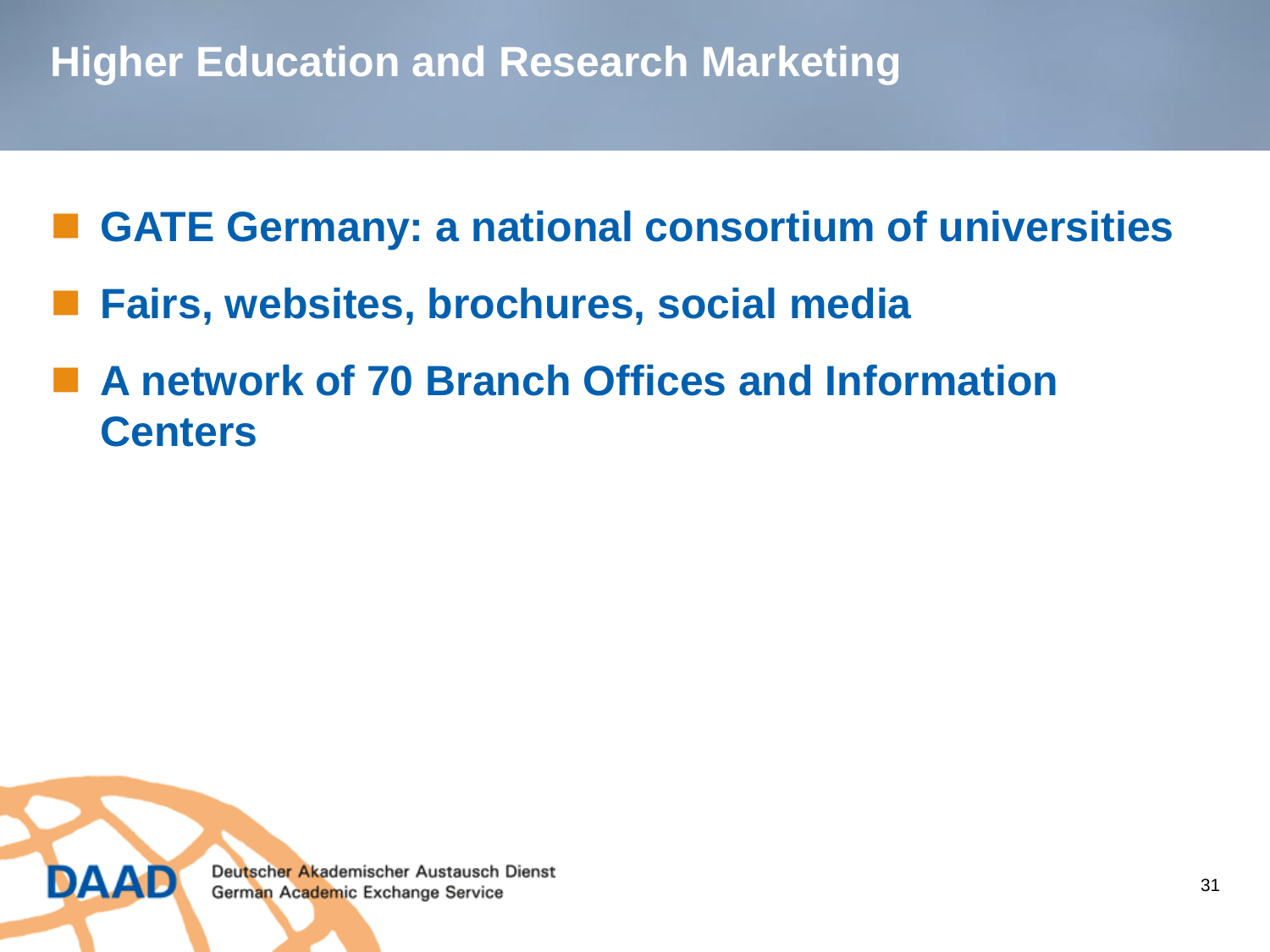#### **Expertise for Academic Collaboration**





DAAD

- **Enable institutions in education, science** and culture to make informed, strategic decisions.
- **Offer comprehensive professional and** regional expertise on academic systems and collaborations in higher education to institutions of higher education, national and international bodies in a more systematic fashion.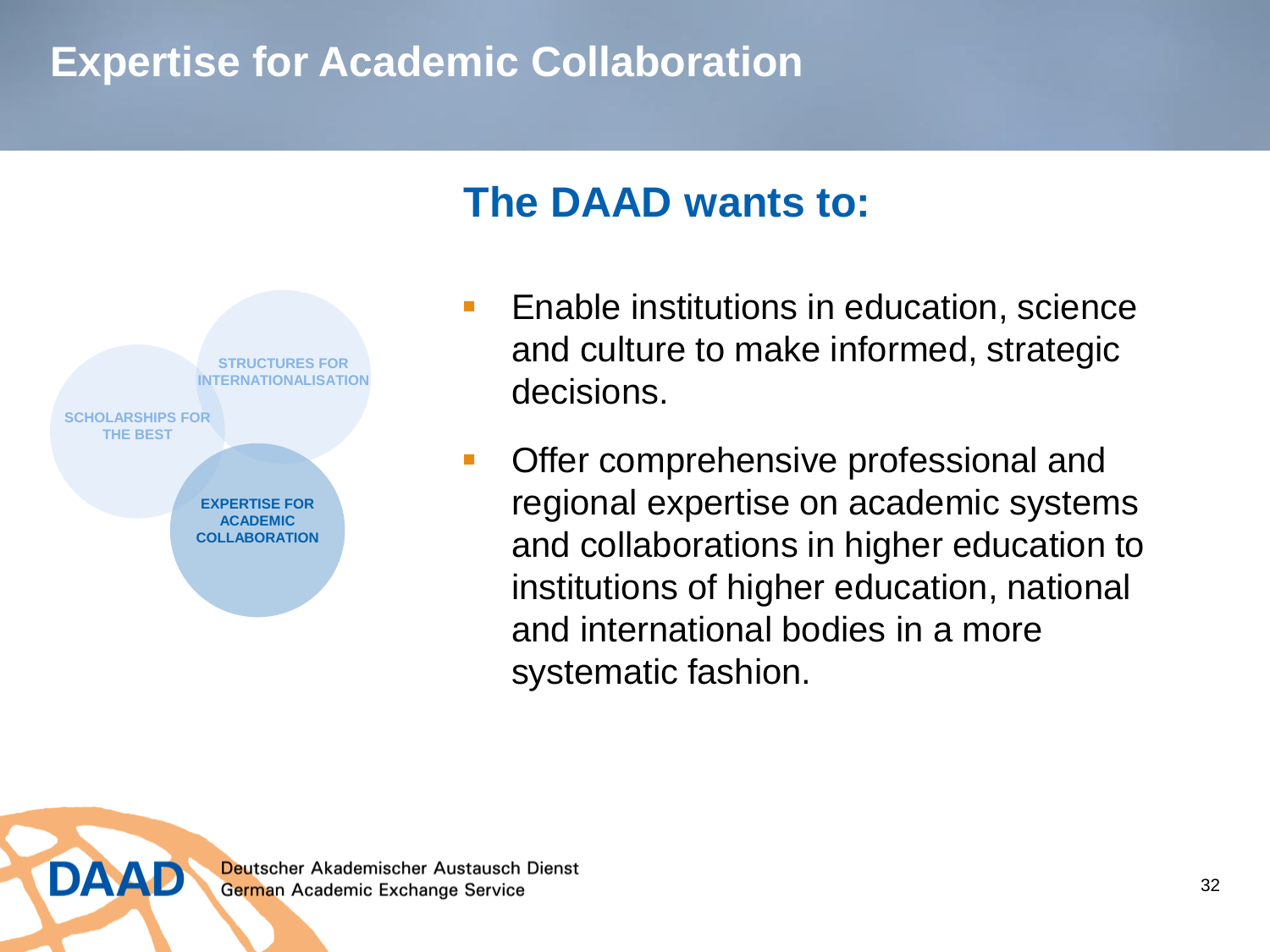### **Expertise for Academic Cooperation (continued)**

- **Knowledge Management**
- **Continuing Education: International DAAD Academy**
- **Advice to policy makers and institutions**
- **Setting the internationalization agenda**

 **Internationalization mainstreaming: What will internat professionals be needed for in the future.**